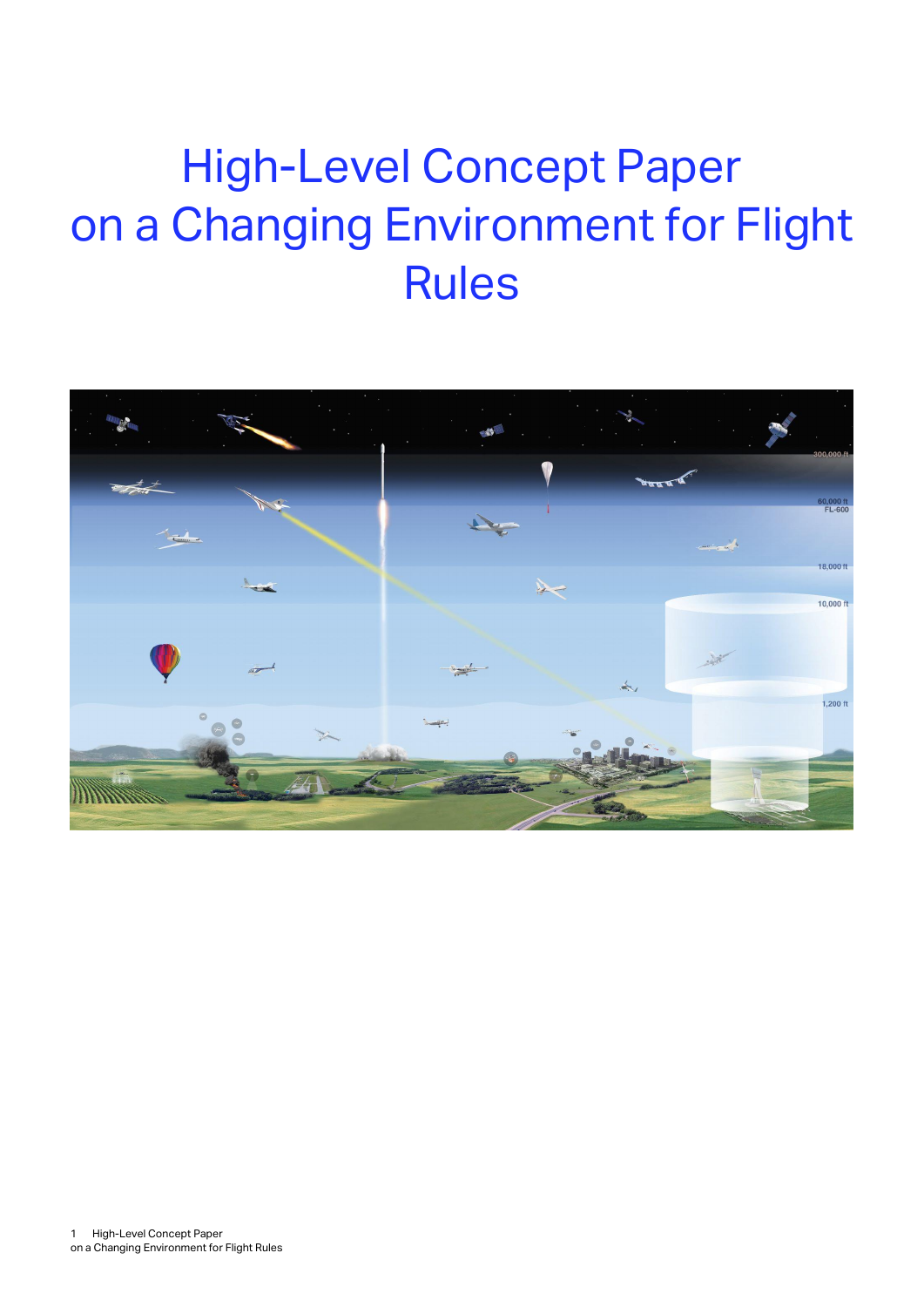### **Table of Contents**

| II. |  |  |  |  |  |
|-----|--|--|--|--|--|
|     |  |  |  |  |  |
|     |  |  |  |  |  |
|     |  |  |  |  |  |
|     |  |  |  |  |  |
|     |  |  |  |  |  |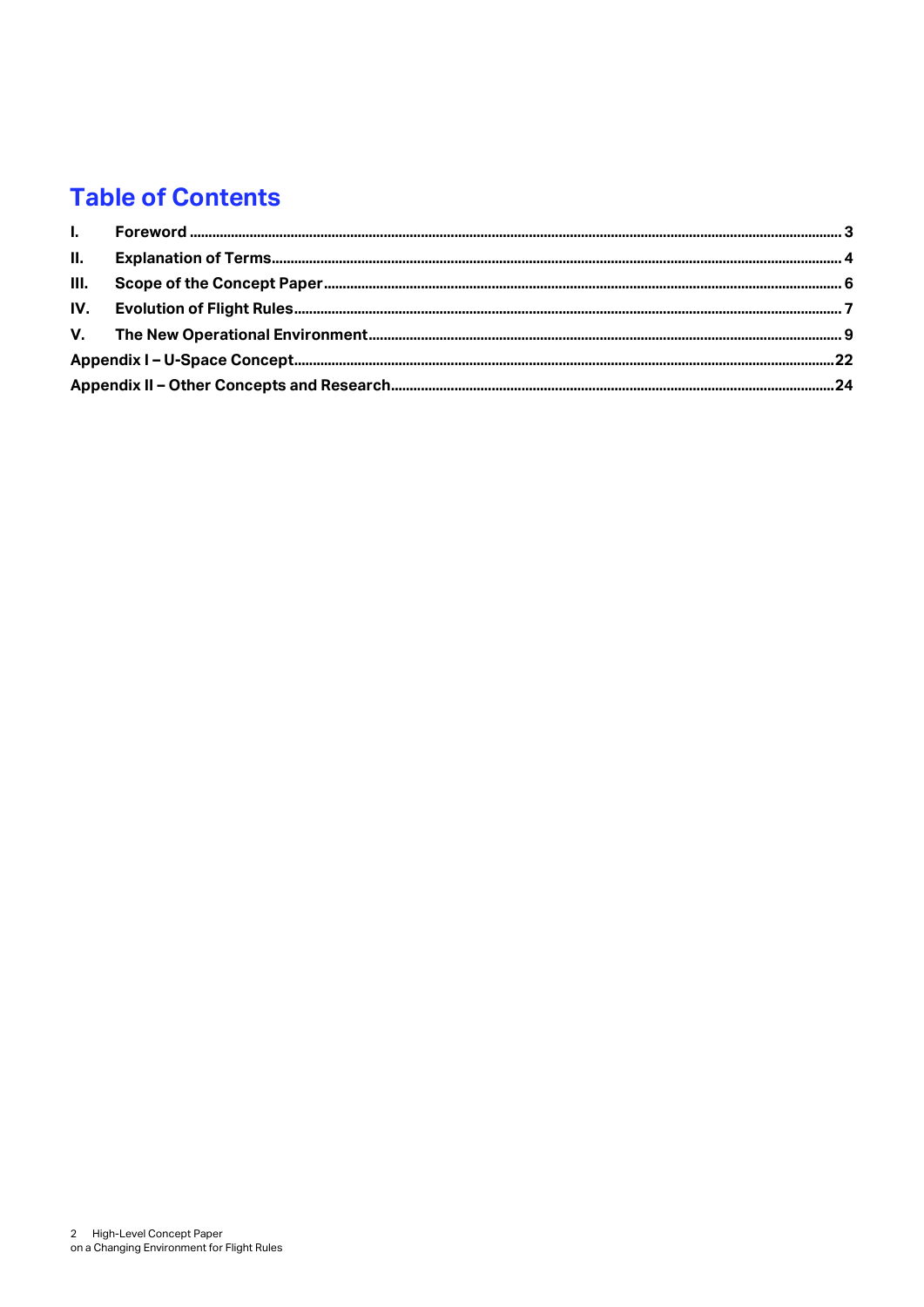### <span id="page-2-0"></span>I. Foreword

The global spread of COVID-19 has affected the best laid plans for investment in technology and future infrastructure. However, the pandemic may have fast-tracked certain future concepts. Primarily driven by the use of technology, digitization, and the expanding movement of people from mega cities to urban areas, demand for Urban Air Mobility (UAM) is expected to grow. The UAM global market is forecast to be worth USD 15.54 Billion by 2030, according to the latest analysis by Emergen Research. At the same time, there is a growing demand for remote inspection and surveillance of critical infrastructure. Changing consumer and purchasing behaviours are prompting the need for faster parcels deliveries. Such potential transformations combined with the anticipated developments in automation on the ground and on-board aircraft, are prompting the aviation community to reimagine the future of airspace and traffic management.

With the future technological advancements, the role of the pilot, operator and ATC is expected to evolve and become more focused on critical and decision-making tasks and also on monitoring for non-normal events, as opposed to actively flying/controlling. On the path towards such future environment, several technical requirements need to be fulfilled and a number of challenges will need to be overcome before this end state is reached. Additionally, with the aviation existing cycle for developing any new standard or proposal, it is important to initiate discussions now about future operational scenarios and assess compatibility with some of the existing requirements for manned aviation.

At the same time, commercial space operations and supersonic flights are advancing. Because their performance envelope is different from manned aviation, there is a need to ensure that space operations and supersonic flights can be efficiently integrated into airspace.

This concept paper introduces high-level considerations for future operation of new entrants and outlines how the operational environment may look in 10 to 20 years from now. It also identifies some requirements that will be needed to integrate new entrants into airspace. The main goal of the concept paper is to provide context when discussing the current flight rules and the extent that they do or do not support integration of the new entrants. An additional or adapted set of flight rules for new entrants will have implications on the existing rules and airspace classification. Therefore, work beyond this concept paper should consider such complexities and impacts on existing standards.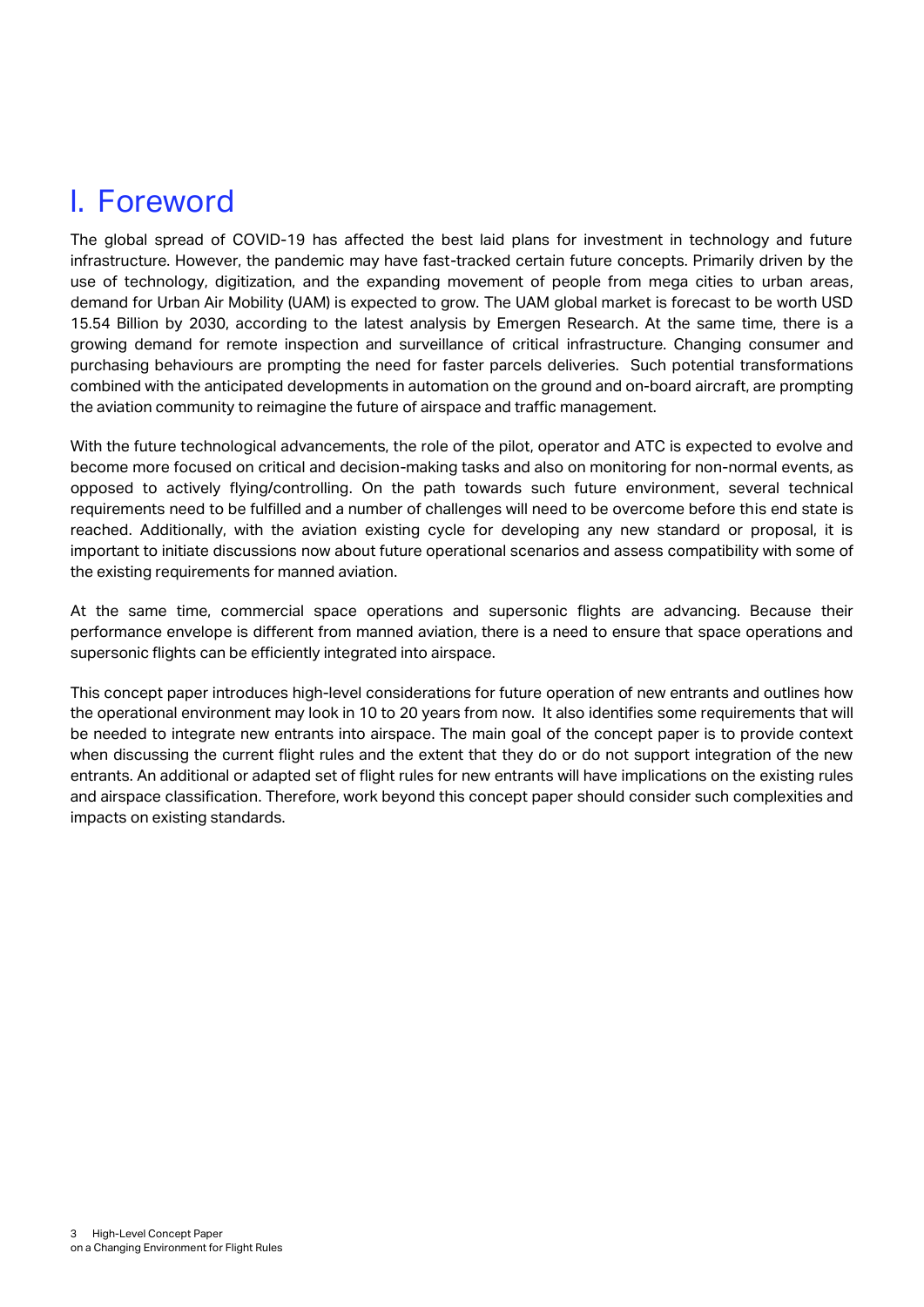### <span id="page-3-0"></span>II. Explanation of Terms

Throughout this concept paper, several terms are used to explain the future operating environment. The following definitions are meant to help the reader of this concept paper better understand the high-level considerations that are discussed.

**Advanced Air Mobility:** a new concept of air transportation using vertical take-off and landing (VTOL) aircraft to move people and cargo between local, regional, intraregional and urban places not currently or easily served by surface transportation.

**Airspace Manager**: in the context of increased automation, future function of an ATCO moving from controlling traffic to managing the airspace.

**Air Traffic Management:** The dynamic, integrated management of air traffic and airspace including air traffic

services, airspace management and air traffic flow management - safely, economically and efficiently through the provision of facilities and seamless services in collaboration with all parties and involving airborne and ground-based functions.

**Collaborative Airspace Management**: coordinated flight and flow decision-making by flight planners, operators, remote pilots and where applicable UTM/ATM to ensure safety, provide greater flexibility to flight planners, and make the best use of available airspace capacity.

**Collision Avoidance**: is the action performed to avoid a conflict. It is achieved when a pilot (remote or not) maneuver(s) the aircraft after becoming aware of conflicting traffic by one of the following means:

- Visual observation:
	- o The pilot or observer takes visual avoiding action; or,
- Airborne system alert:
	- o The pilot takes the avoiding action based on an equipment alert; or,
	- [Traffic information](https://www.skybrary.aero/index.php/Traffic_Information) provided by ground systems or personnel:
		- o The pilot follows avoiding action based on ground system alerts or as instructed by Air Traffic Control or Unmanned Traffic Management systems

Collision Avoidance is the last safety barrier should strategic and tactical deconfliction fail.

**Cooperative Separation**: Pilots to separate their aircraft from other traffic and obstacles using ground and onboard automation with ATC coordination.

**Digital situational awareness**: is the capability for a UA pilot or operator to have real-time knowledge of the operational environment while not being on board the aircraft, through digitally sourced information.

**New Entrants**: refers to all types of operators mentioned under Section III of this concept paper. Some types of operators are not considered new, but for ease of reference under this concept paper, they are grouped together.

**Operator:** a person, organization or enterprise engaged in or offering to engage in an aircraft operation.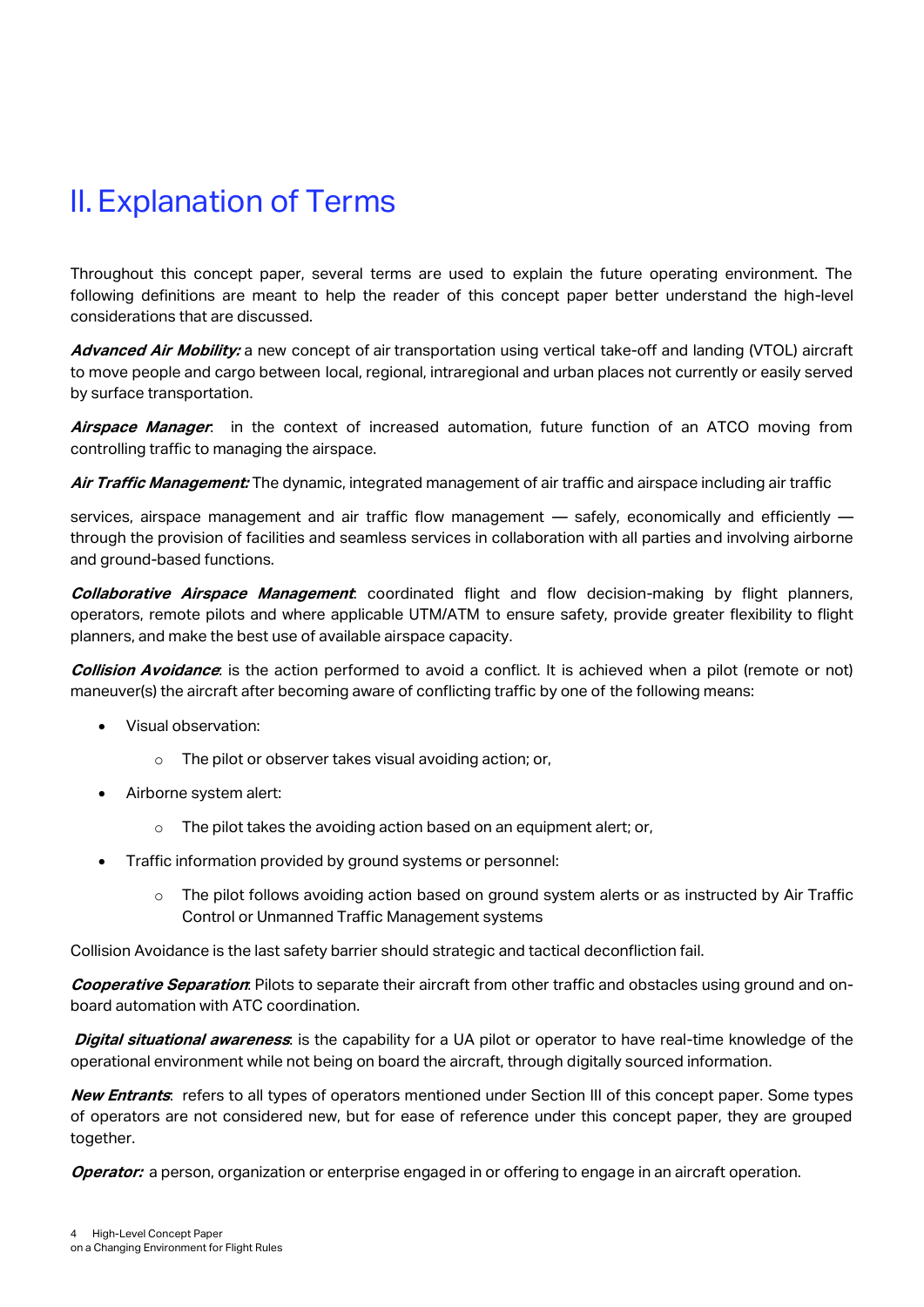Note.— In the context of this concept paper, an aircraft operation includes the unmanned aircraft.

**Pilot:** a person charged by the operator with duties essential to the operation of an aircraft and who manipulates the flight controls, as appropriate, during flight time.

Note.— In the context of this concept paper, an aircraft operation includes the unmanned aircraft.

**Remote pilot**: a person charged by the operator with duties essential to the operation of a remotely piloted aircraft and who manipulates the flight controls, as appropriate, during flight time.

**Remotely Piloted Aircraft (RPA):** an unmanned aircraft which is piloted from a remote pilot station.

**Remotely Piloted Aircraft Systems (RPAS):** a remotely piloted aircraft, its associated remote pilot station(s), the required C2 Link and any other components as specified in the type design.

**Strategic Deconfliction**: conflict management primarily in the pre-flight and pre-tactical phase through arrangement, negotiation and prioritization of intended operational volumes, routes or trajectories of aircraft operations in order to minimize the likelihood of airborne conflicts between operations.

**Tactical Deconfliction**: assurance of a safe distance or safe time between aircraft in flight based on real-time information throughout the flight.

**Unmanned aircraft system traffic management (UTM):** a specific aspect of air traffic management which manages UAS operations safely, economically and efficiently through the provision of facilities and a seamless set of services in collaboration with all parties and involving airborne and ground-based functions.

Additional details can also be found in the ICAO document: Unmanned Aircraft Systems Traffic Management (UTM) – A Common Framework with Core Principles for Global Harmonization. <https://www.icao.int/safety/UA/Pages/UTM-Guidance.aspx>

**Unmanned aircraft (UA)**: an aircraft intended to be operated with no pilot on board.

**Unmanned aircraft system (UAS)**: an unmanned aircraft and its associated components (e.g. remote pilot station, C2 Links, launch and recovery equipment, etc.).

**Urban Air Mobility (UAM)**: a sub-set of Advanced Air Mobility which air transportation using vertical take-off and landing (VTOL) aircraft to move people and cargo between urban places not currently or easily served by surface transportation.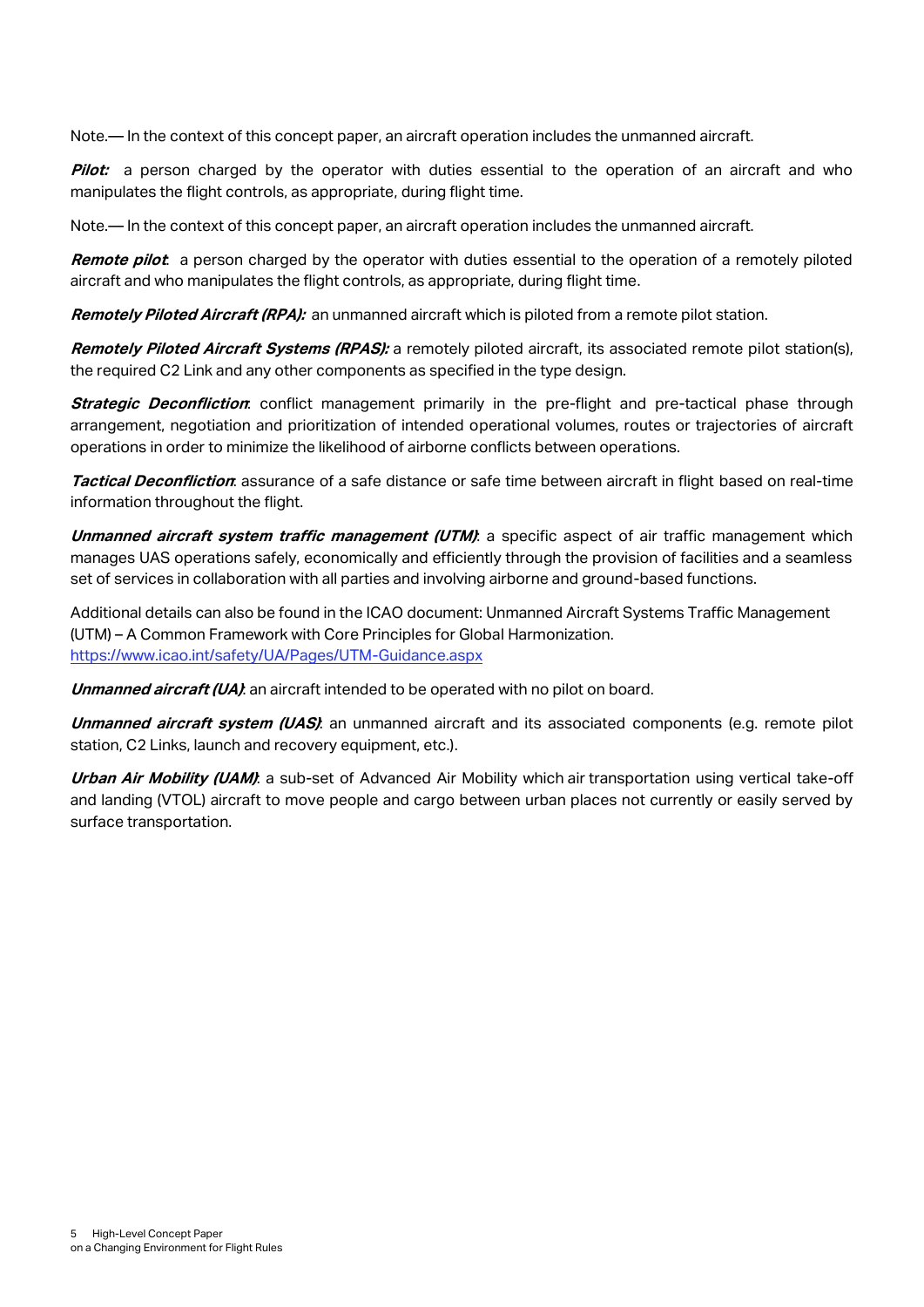### <span id="page-5-0"></span>III. Scope of the Concept Paper

#### **3.1 Scope**

3.1.1The types of new entrants' operations considered in this concept paper are:

- a) Small unmanned aircraft (below 25 kg) operating in lower airspace, up to 1000 ft.
- b) Unmanned AAM electric vertical take-off and landing aircraft (eVTOL) and medium to large UA carrying cargo.
- c) Upper airspace operations (while the lower limit of Upper Airspace is functionally defined, in general terms current operations and airspace management have a lower limit of between FL600 and FL660) which include:
	- Medium to larger UA that will transition through ATC controlled airspace into upper airspace. Such UA are expected to be remotely piloted during the transition and then remotely managed once at target altitude.
	- Supersonic and hypersonic which will transition through ATC controlled airspace into upper airspace as well as top of Class A airspace.
	- Unmanned high-altitude platform systems that transition through ATC controlled airspace into upper airspace which may be remotely managed and organised into loitering clusters.

3.1.2 The following types of operation are not included in the scope of this concept paper:

- a) Recreational free balloons;
- b) Hand flying gliders (no power, no engines, no human on-board);
- c) Recreational UAS;
- d) Ballistic vehicles, that will cross different airspace levels during launch and re-entry e.g. space rocket; and
- e) UA of less than 200 grams.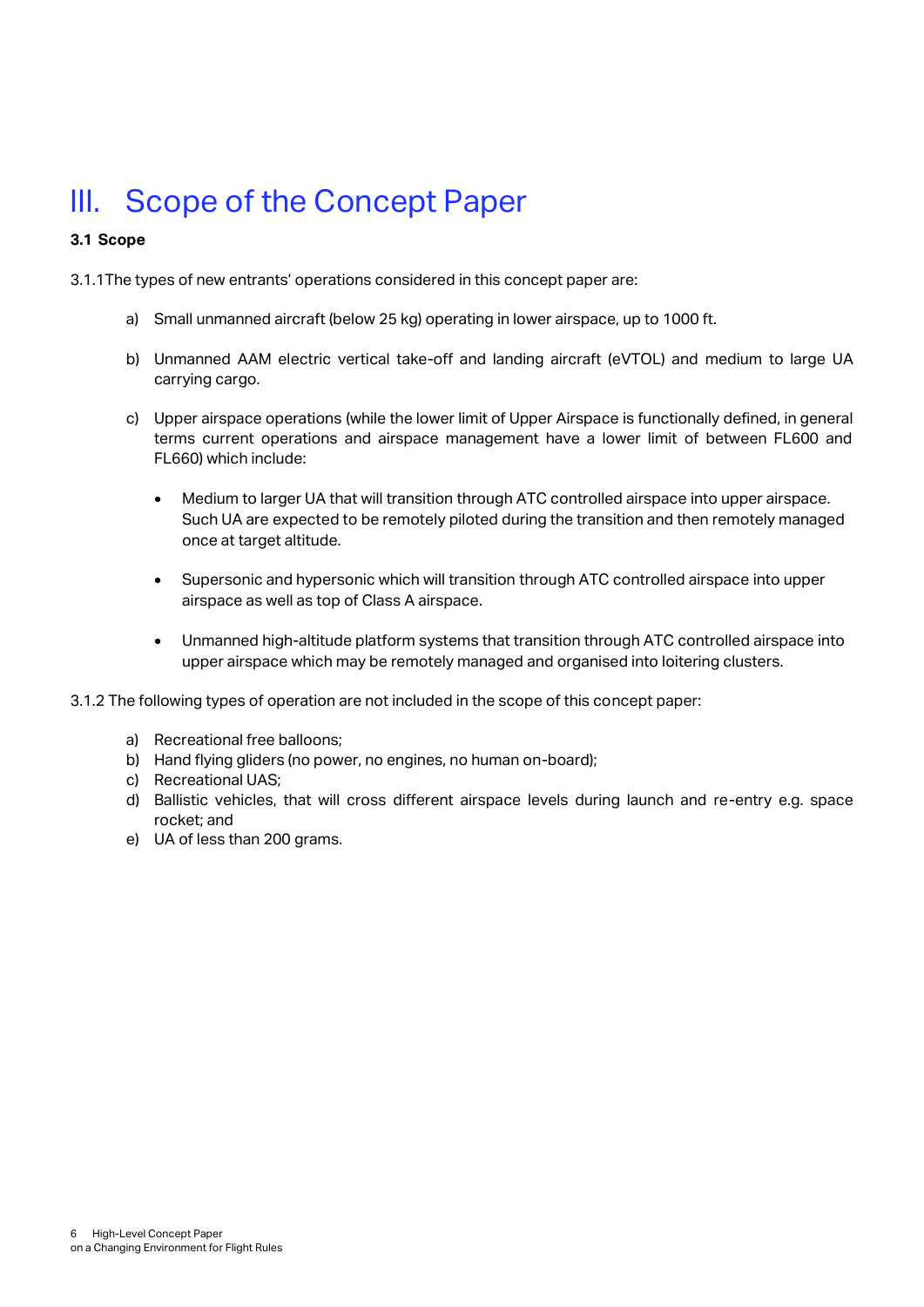<span id="page-6-0"></span>There continues to be an evolution of air traffic control (ATC) since its introduction in 1920 at Croydon Airport. In the early days of commercial aviation, there were very few aircraft flying and technology was rudimentary. Therefore, reliance on VFR was sufficient to allow for safe air operations. At that time, separation from other aircraft, obstacles and meteorology were the responsibility of the pilot. As air traffic increased and technology evolved, instrument flight rules enabled pilots to fly in all-weather conditions when needed and the responsibility for preventing collisions moved to ATC due to increased ground surveillance capabilities and communication advancements. For example, Annex 11, sections 2.2 and 2.3. explain how separation is a mechanism used to achieve these aims, as is traffic information depending on the flight rules and Class of airspace. Communication between the pilot and ATC became critical for safe operations. VFR and IFR provisions enable safe flight operations in today's environment with a range of capabilities, including: aircraft navigation, collision avoidance, protection from meteorological hazards and predictability of the traffic.

Currently, in existing airspace, roles and responsibilities are shared to a greater or lesser extent between the pilot and ATC to ensure safe flight operation, while automation supports the operation and is monitored by pilots and/or ATC. The main role of automation is to provide information that can help humans carry out all cognitive functions, from routine tasks such as continuous monitoring in normal conditions to decision-making and maneuvering traffic in abnormal conditions. Collision avoidance, colloquially referred to as 'see and avoid' applies is expected to apply to all aviation. In VFR operation, the pilot should "see and avoid" other aircraft, and where required, ATC will provide supporting services. In an IFR environment, ATC is responsible for continuously monitoring traffic and making decisions to prevent air collision, while the pilot has the ultimate collision avoidance responsibility, supported by airborne collision avoidance systems (ACAS).

Current ATM systems are based on technology that is at least 20 years old. Technologies such as big data, machine learning systems, internet of things, work-flow automation systems, service-oriented architectures, application protocol interface based extensible systems and increasing automation capabilities are slowly making their way in aviation to improve the efficacy and system optimization. Additionally, segregation of different types of airspace users may be feasible in the short term but as traffic numbers increase integration will be needed if efficiency is to be maintained/achieved.

In the next 20 years, an increased use of automation, robotics, unmanned aircraft systems (UAS), and artificial intelligence (AI) in aviation is expected. New entrants including all sizes of UA, high altitude balloons, supersonic and hypersonic aircraft, and advanced air mobility (AAM) are being pursued by companies with significant investments. At the same time, future manned aircraft designs are expected to include higher levels of automation. Automation is expected to play a larger role in managing/controlling a flight from planning through execution to landing, i.e. throughout the whole mission. Automation is also likely to expand beyond a single flight into systems enabling optimization of large fleets and fleet management with multitudes of interdependencies and constraints.

In the future, aircraft are envisioned to be digitally connected, and their operating environment will be continuously monitored by automated systems (from ground, on-board and/or in space). In such an environment, traffic movements will be managed on a strategic and tactical level. Strategic management will include flight planning and collection of data for a pre-defined time period. There is also a need to optimize the planned traffic to utilize the available airspace efficiently. Therefore, the airspace constraints and traffic density will need to be considered during this planning or strategic management phase. The outcome of strategic traffic management will be shared between the pilot/operator and air traffic management (ATM) and enabled by automation. Tactical management of traffic will include monitoring and tracking which is expected to be carried out by automation and enabled by digital situational awareness. Tactical Traffic conflict resolution will be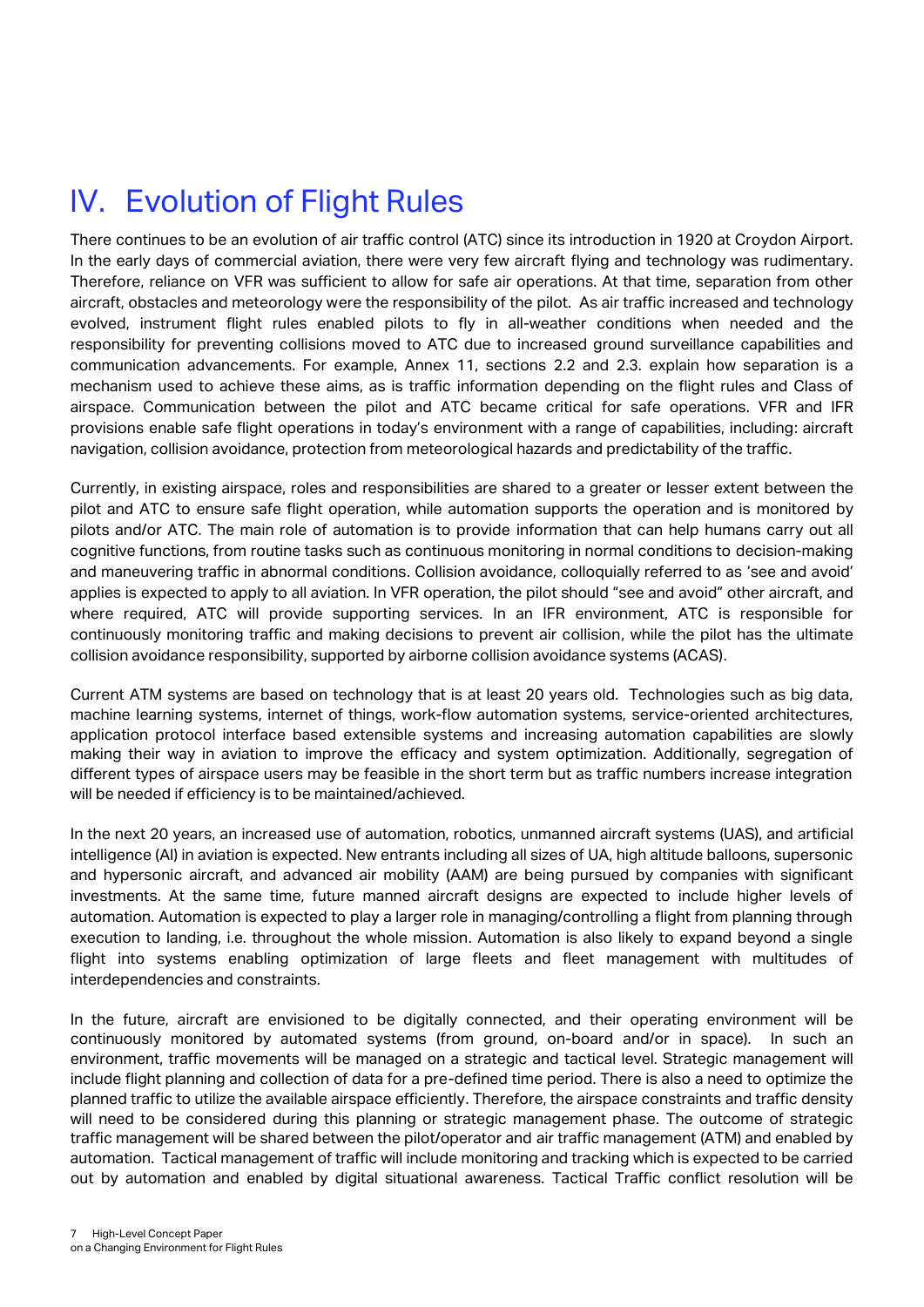implemented by the automation and monitored by the pilot/operator. Voice instructions will be kept to a minimum and aimed at solving airspace management problems. Within this context, the aircraft separation function may be re-distributed between the UA pilot/operator and ATC. Communication channels will also have to be rethought in the context of increased automation, as an example voice communication may not be fit for purpose to manage traffic with the anticipated traffic levels and higher levels of automation.

In addition, not all new entrants will be operating at low levels. For example, UAM operations are expected to occur above 400 feet. Upper airspace operations will involve aircraft which have varying performance levels, from balloons with few manoeuvring capabilities to supersonic and commercial space aircraft that will cross the airspace much faster. The duration of the operations in upper airspace will also differ from a couple of hours to months. Accordingly, flight planning and knowledge of other aircraft performances becomes more important and will need to be shared not only with the ground but also potentially between airspace users.

With the anticipated increase in the number and diversity of airspace users, ATC may not be able to reliably manage and support such a large scale of diverse traffic without resorting to prohibitive restrictions. Therefore, automation and re-distribution of some functions between operator, pilot and ATC will be key to managing the expected traffic volumes and types of aircraft operating in any given airspace. There is a need to re-visit systems and assumptions to ensure that airspace remains safe, efficient and provides equitable access. One area that requires attention is the compatibility of such a future operating environment with VFR and IFR. There is a need however to differentiate between operation type and flight rules. Visual line-of-sight (VLOS) and beyond visual line-of-sight (BVLOS) are types of operation, not flight rules.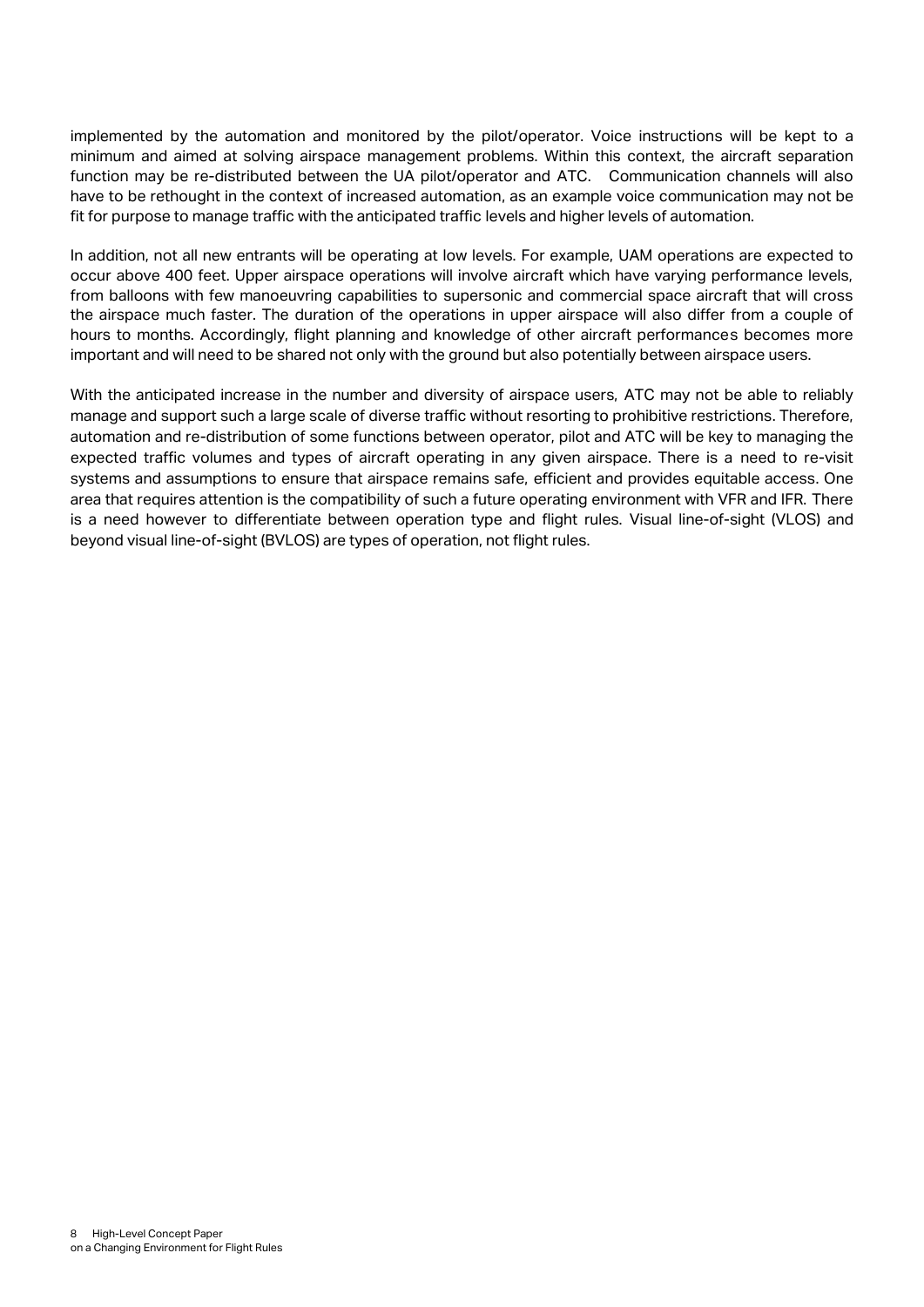### <span id="page-8-0"></span>V.The New Operational Environment

#### **5.1 Scenarios for Future Operational Environments**

To evaluate the need for new requirements, including new or adapted flight rules, use cases for the diverse airspace users expected to operate should be considered. In addition, the performance of the different types of aircraft, fleet management systems, and the varying levels of automation will impact what requirements will be needed. The scenarios listed in this section dive into the different elements of three operational environments in a time horizon of 10 to 20 years from now:

- 1. Very low airspace operation with a high density of UA traffic operating in a specific airspace typically around 500ft, and potentially up to 1000ft;
- 2. mixed mode operation with manned and unmanned aircraft operating between low altitude and FL300 ; and
- 3. upper airspace operation with different types of aircraft.

The current RPAS operations between FL290 to FL500 are in accordance with IFR (as facilitated by the recent amendments to ICAO Annexes and PANS) and no change in the type of operation is foreseen in the immediate future, and therefore not addressed in this paper

#### **5.1.2 Low Altitude Operation of Small to Medium Size UA**

For the purposes of this document it is assumed that, in this operating environment, the UA traffic density will vary depending on the region and location. For this scenario it is expected that the majority of the traffic operating will be unmanned with a lower percentage of manned traffic. Types of UA operation will include: inspection, surveillance, precision agriculture, highway traffic monitoring, critical infrastructure inspection, deliveries, etc. There will be low levels of AAM traffic using hybrid/ EVTOL aircraft. Manned aircraft operating at these altitudes will be mainly helicopters, for police or medivac. State aircraft, agriculture spraying aircraft and general aviation aircraft may also be operating at low altitude. It should be noted that the current VFR requirement do not allow to operate over the congested areas of cities, towns or settlements or over an open-air assembly of persons at a height less than 1000 ft above the highest obstacle. Likewise, the IFR levels requirement expressed in Annex 2 are even more constraining. Neither of these are compatible with foreseen Scenario 1 operations.

Below 500ft AGL, there will be limited interactions between UA and manned aviation due to the different types of aircraft and varying levels of automation. This will result in additional requirements for flight planning for all operators (UA and manned aviation) to ensure safe execution of the flight. Information about other operators in the airspace, weather, airspace restrictions will be required for operators to plan their flights. Future concepts for UA at low altitudes aim to have a remote pilot supervising a fleet of UA. Therefore, there will be reliance on information and systems to ensure alerts to the remote pilot for intervention where and when needed to resolve any traffic conflict throughout the flight. It is expected that situations requiring fast reaction (such as an imminent risk of collision) will be fully managed by automation, while humans will deal with more complex strategic problems on longer timeframes. In this scenario, multiple UA will be flying at the same time in a mix of VLOS and BVLOS type operation, with the types of UA ranging from singularly remotely piloted aircraft to automatically supervised UA fleets. An ecosystem of airborne and ground automation will be working together to enable dispatch, navigation, and operation of multiple aircraft.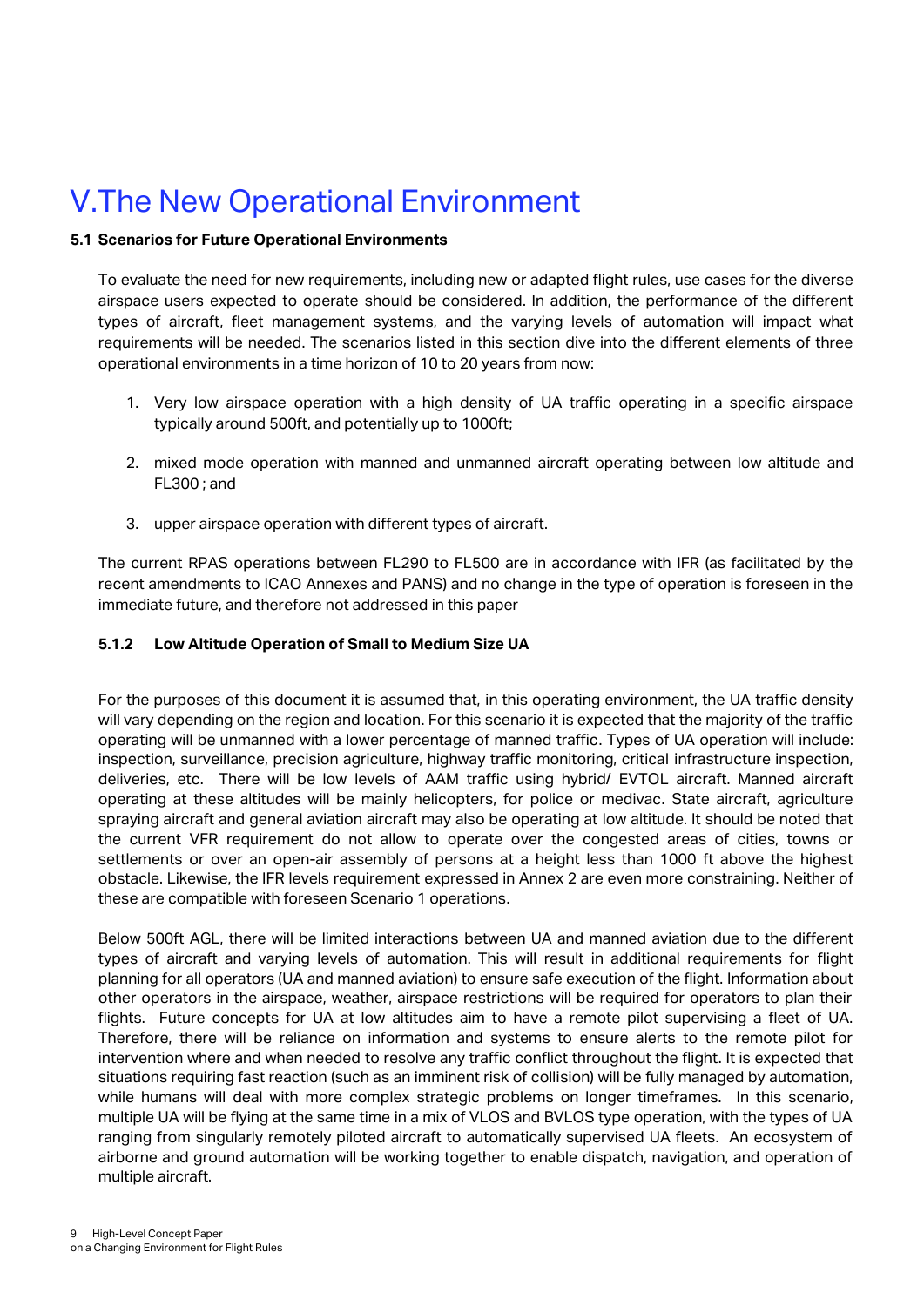Future systems should enable manned aviation to have access to the operational intent of new entrants and their electronic location through approved and connected digital exchanges. The UA operator& the remote pilot, will be able to make decisions related to pre-flight planning and strategic deconfliction based on automated indications from data gathered with regards to projected airspace occupancy, weather and other factors that may impact the flight. At the same time, manned traffic will need to be known to either the UA operator and remote pilot, or the traffic management service provider (in some cases this will be UTM). Therefore, the UA operator should provide details about the operations to help other users of the airspace assess the safety of their intended operations. In controlled airspace, specific alerts to manned airspace users and ATC may be required for off-nominal / contingency situations.

Tactical deconfliction may be carried out by the UA operator and remote pilot. The UA operator and remote pilot are expected to assume responsibility for safe deconfliction of traffic throughout the flight. In portions of airspace where Air Traffic Services (ATS) are provided, ATC should focus on intervention in off-nominal situations and managing traffic by exception or managing the system's constraints. This will differ from managing traffic by clearance, as carried out today in controlled airspace.

For VLOS operations the remote pilot is responsible to keep the UA clear from all other aircraft, unmanned or manned. Due to the reliance on automation for situational awareness and the expectation that one remote pilot may in the future manage multiple UA, VLOS operation may not be identical to VFR operation. Having a ground observer is not equivalent to an on-board pilot scanning the horizon for any aircraft that may be on a collision course with their aircraft. On the other hand, BVLOS operations will rely more on technology for shared awareness, strategic deconfliction and collision avoidance. The higher dependency on automation to provide digital situational awareness will result in the pilot and operator taking on additional tasks for traffic de-confliction. In that sense, BVLOS operation at low altitudes will not be identical to IFR operation. IFR comes with a precise set of rules including distance from obstructions, other aircraft and height above ground which are, almost entirely, inconsistent with current BVLOS operations. In addition, the expected reliance on information to ensure safe distance from obstructions, other aircraft would require an augmentation or variation to existing flight rules.

Further information can be found in Appendix I regarding the European U-Space concept and at the following links:-

[https://www.faa.gov/uas/research\\_development/traffic\\_management/](https://www.faa.gov/uas/research_development/traffic_management/) https://www.sesariu.eu/U-space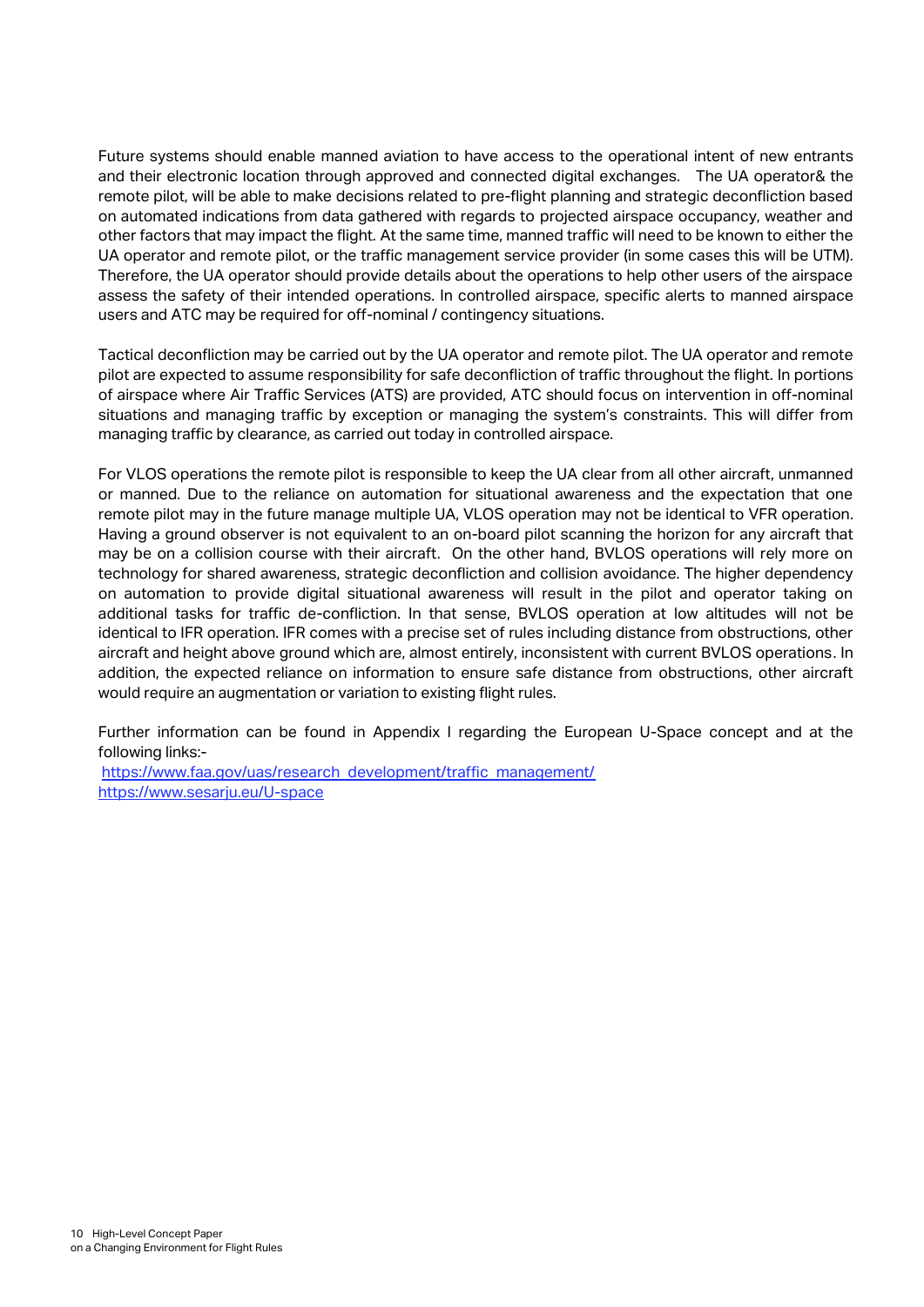#### **5.1.3 Mixed Mode Operational Environment**

For the purposes of this document it is assumed that, in this operating environment, the airspace is shared between different airspace users with varying levels of on-board automation. Specifically, for AAM, while the current use cases will have on board pilots, future plans are to have these aircraft without a pilot on board. However, even with pilot on board AAM aircraft, areas of operation and flight trajectories may still not comply with either VFR or IFR. In addition, it is forecast that the total traffic density, of all types of airspace users, will be higher than traffic operating in today's airspace. However, the traffic density will vary from one region to another, because some airspace volumes are more congested than others.

In this scenario, the airspace is proposed to be considered as 2 parts. At lower altitude bands (airspace below FL120), where in today's environment there is a mixture of VFR and IFR traffic, urban/ advanced air mobility aircraft as well as unmanned medium size cargo aircraft will operate. At higher altitude bands of (between FL120 and FL300), mainly corresponding to controlled airspace where traffic is expected to be predominantly IFR, certificated remotely piloted aircraft (RPA) and some unmanned large size cargo aircraft are expected to operate.

Types of unmanned aircraft operating in the airspace will include:

- 1.AAM/UAM aircraft (manned and unmanned).
- 2.Unmanned large cargo aircraft with varying levels of on-board automation.
- 3.RPA operations in higher altitudes of controlled airspace, specifically between FL120 and 300.
- 4.Unmanned medium size cargo aircraft.

In this operating scenario, traffic volumes will be high, and types of manned aircraft will vary in terms of onboard automation and capabilities. Operation will be enabled by sharing of data and information, specifically with regards to location and intent, so that UA operators can self-manage their operations and their interactions with other airspace users. Digital situational awareness and automation will enable a more coordinated approach towards traffic deconfliction among the UA of an operator and ensure avoidance of other UA, manned aircraft and obstacles. Digital situational awareness will enable automated decisions to be taken throughout all flight phases of the UA while also helping manned aviation.

Presently, in controlled airspace, ATC is the primary source of information and airspace situational awareness, and hence gives instructions to each aircraft or user in the airspace for every change; change in altitude, speed, heading, etc. In a digitally connected environment where ATM/UTM<sup>1</sup> is expected to manage information sharing and airspace access, every aircraft will be able to get the same information about surrounding traffic and constraints so that their operation can be planned safely and without conflicts. Such digital interconnectivity between operating aircraft will trigger a shift in the role of ATC to managing by exception. At lower altitudes in this scenario, a UTM service provider (USP) should have the capability to provide real-time information regarding airspace constraints and other aircraft intentions to UA operators. A USP can support operation planning, intent sharing, aircraft de-confliction, conformance monitoring, and other traffic management functions. In upper altitude bands of airspace for this scenario, existing and evolution of ATM systems and capabilities such as TBO or SWIM should support such functionalities.

**<sup>1</sup> How ATM and UTM may be integrated or interfaced will be further defined pursuant to this concept paper.**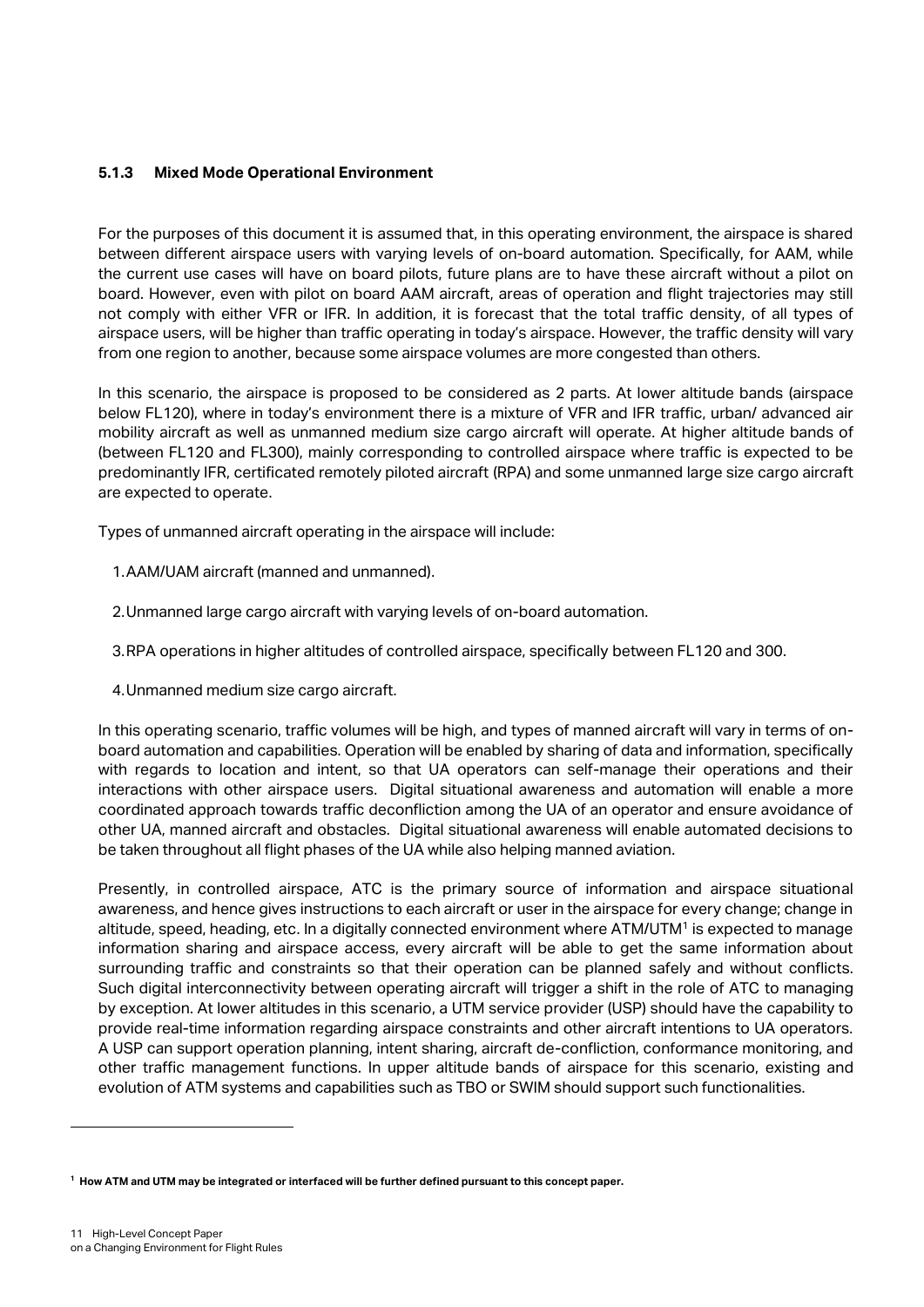In this scenario, the UA pilot or operator will be responsible for managing its operations safely within known constraints, without receiving voice instructions. Elements of separation management will be with the UA pilot or operator. Information such as traffic location, MET conditions, and obstruction locations may be provided by the USP. Some UAM operations may be over longer flight distances, e.g. between cities.

At higher altitude bands, RPA operation will follow IFR procedures. Therefore, depending on their location and operation type, RPA may be required to provide identification, intent, and telemetry information over an information exchange link. At the same time, the awareness of manned aviation to RPA operators will be needed to assure safety of operations. Digital and cloud-based applications and implementation of standardized communication protocols will enable sharing of safety and flight critical information amongst all airspace users.

Under this scenario, strategic de-confliction and dynamic airspace allocation will allow operations to take place without the need for regular UA operator and ATC intervention as is the case today. Strategic deconfliction may be more complex below FL120 because some operations may not be predictable, e.g. use of UA for firefighting, military, emergency rescue and general aviation. As a last layer of defense and for traffic collision avoidance with unplanned/unpredictable traffic, the UA will need to have automated obstacle and collision avoidance. When flight re-planning occurs after departure, tactical deconfliction is expected to address uncertainty and changing operational conditions.

Dedicated volumes of airspace (also known as dynamic airspace allocation) designated for flight using an established set of procedures and rules can enable separation from conventional aircraft operating under IFR flight rules. Such set of rules and procedures will help coordinate traffic flows within that corridor. The status of such an airspace volume or corridor will vary over time, enabling it to be opened and closed depending upon environmental conditions (e.g., wind, weather), traffic density/demand, and airport configurations. The underlying principle for the allocation of such airspace volumes is that the aircraft which utilize them will be equipped with flight automation technologies that may enable different procedural mechanisms than are typically available for conventional aircraft. The boundaries of dynamic airspace allocated for such purposes will be digitally available. Some conventional aircraft may choose to equip with technology to enable smooth integration into the allocated dynamic airspace, when operationally necessary. Access to and from the allocated dynamic airspace may be automatically coordinated and will be subject to a digital authorization. Dynamic airspace may be allocated within the boundaries of Class B, C, and D airspace; however, such airspace volume should not be limited to the locations where VFR corridors are defined today. Future work and research should focus on how such dynamic airspace allocation could work in controlled airspace and what would be the impacts on traffic management.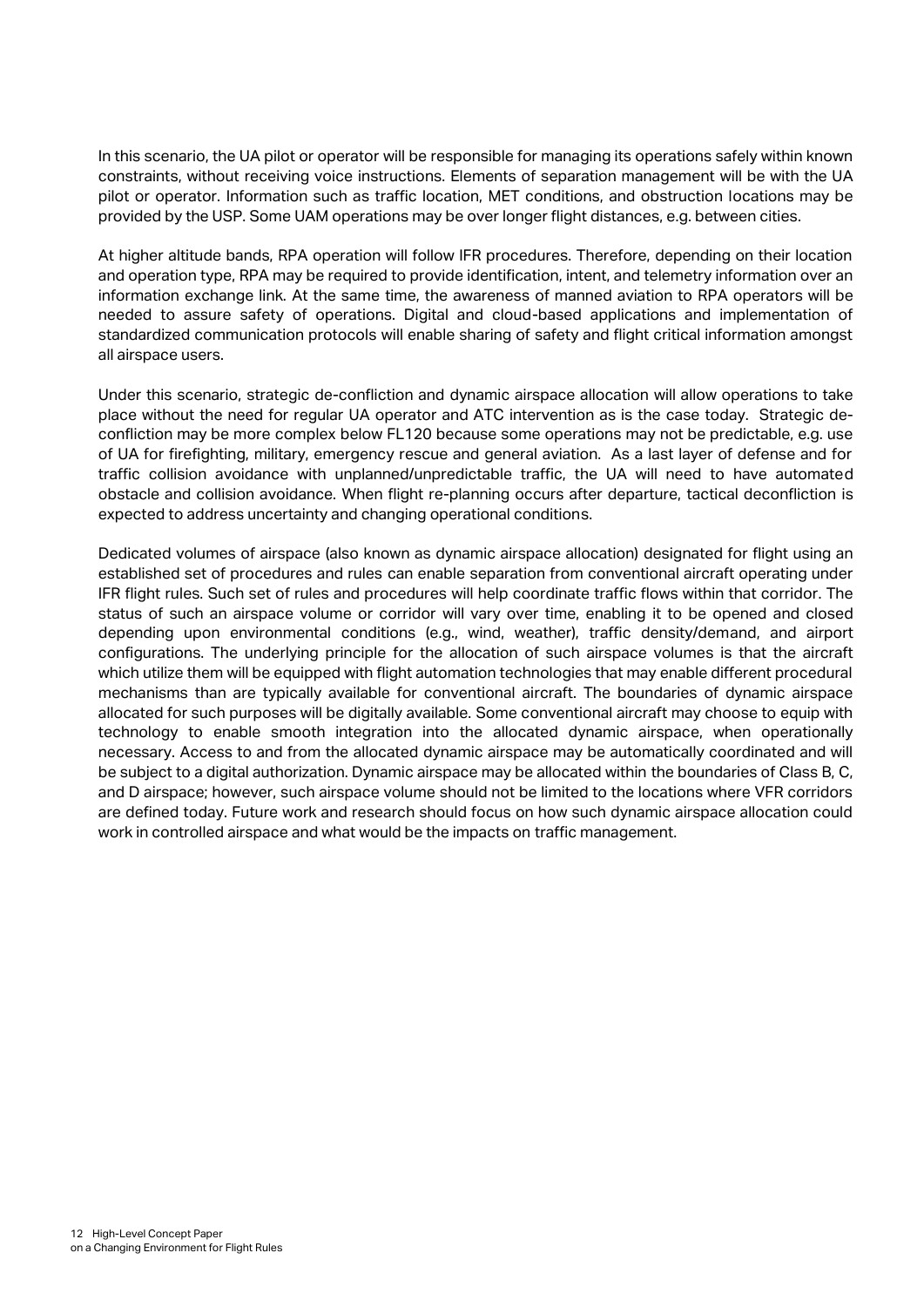#### **5.1.4 Upper Airspace**

For the purposes of this document it is assumed that at higher altitudes (FL500 and above), a high percentage of unmanned aircraft will be sharing the airspace with a low percentage of manned aircraft, given that many of the manned aircraft will not stay at such altitudes for a long period of time. One differentiating characteristic of operations of some of these aircraft types is their long duration: duration of anticipated operations ranges from hours to months to years.

The main types of new entrant aircraft operating in this environment include:

- 1. Remotely Piloted Aircraft systems (RPAS) operating around FL500.
- 2. High Altitude Long Endurance (HALE) UAS: which include fixed wing operators operating above FL600 during the day and descending to Class A at night. Descent altitude varies by season and location, but the lowest altitude aircraft can tolerate will be FL500.
- 3. Airships: planning to operate between FL500 and FL650. They may descend of ascend at night.
- 4. Unmanned high-speed fixed wing aircraft: typically operating between FL500 and FL550. Such aircraft have a temporary need to operate above FL600.
- 5. Supersonic aircraft flying at speed equal to or above Mach 1 (subsonic and transonic) and hypersonic aircraft flying at speeds above Mach 5 which typically operate at FL500-FL600.
- 6. Balloons providing communication and internet connectivity: dynamically adjusting their altitude between FL500 up to FL650 to catch wind currents. Other types combine limited, punctual assistive true air speed capability, with frequent altitude changes (between FL500 and FL650) to navigate.

In this scenario, the airspace will be shared by aircraft with very different performance levels in terms of maneuverability and speed, from subsonic business jets, supersonic and hypersonic flights, to slow moving (or stationary) unmanned balloons, and very slow (or stationary) long endurance fixed wing aircrafts. All such aircraft must safely interact without impacting current operations expected to continue. While some operational profiles will support point-to-point operations, many operations will loiter in a pattern (regular or irregular), move very slowly, or even remain stationary for extended periods of time. In addition, many aircraft operating at such altitudes will be vulnerable to wake turbulence and/or environmental conditions and will require considerable amount of airspace buffer in which to separate and/or operate. Airspace below FL600 is used regularly by HALE balloons and fixed wing operators, particularly between FL500 and FL600. Supersonic aircraft will primarily operate their cruise phase between FL500 and FL600.

In upper airspace, traffic management will be cooperative and will primarily rely on the operators themselves. The main principle for managing traffic will be a 'shared situational awareness' among operators. Specifically, above FL500, a federated, self-managing environment in which operators are able to share 'intent' can be ideal for managing and de-conflicting traffic. To achieve this environment, elements of the traffic management system foreseen for low-altitude operations can be used, in addition to using dynamic airspace allocation. ATM-managed operations will only be available where necessary and when traffic density so requires. Airspace allocation will be managed in accordance with safety requirements and airspace policy principles. When relevant, operators will be expected to continuously share and update their flight intent with each other to ensure traffic de-confliction and safe separation of trajectories. The known level of confidence regarding adherence of the aircraft to the operator's shared flight intent may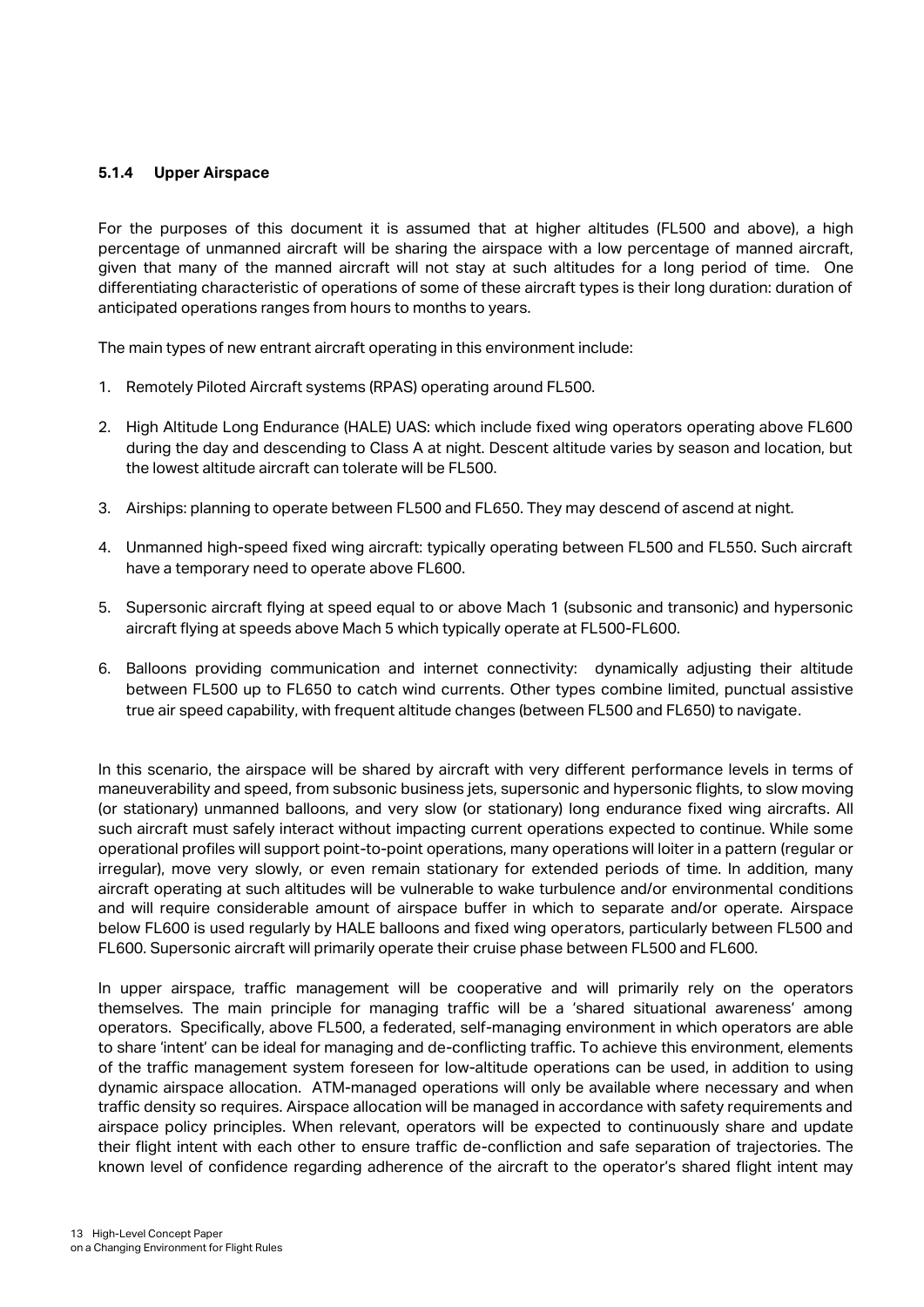vary significantly between different types of aircraft (e.g., supersonic transport vs. HALE balloon), due to characteristics unique to each aircraft type. Future ground systems will have the capability to capture and analyze data received from operating aircraft and provide probabilistic intents or predictions that contain the actual/flown path. When considering upper airspace operation, regard should be given to the interface between operations above FL500 and transition from/to Class A airspace. For the transition to and from operating altitude, coordination with ATC will be required.

Due to the performance characteristics of the aircrafts operating at or above FL500, flight planning and strategic deconfliction are key. Access to meteorological (MET) information will also be critical since the behavior of some of the aircraft operating at or above FL500 is largely impacted by the wind patterns. Collision avoidance procedures, which may vary depending on the type of aircraft being operated, will be enabled by aircraft and ground automated support.

Supersonic remotely piloted aircraft should be able to avoid other aircraft using ACAS-like technology for some traffic and will require a combination of strategic deconfliction (updated continuously via interaction with the ground) backed up with a more advanced detect and avoid capability. Balloons will rely on intents' awareness of the surrounding traffic for collision avoidance. Due to their speed and maneuverability capability, their ability to avoid other traffic may be limited. Therefore, the strategic deconfliction timeframes for conflict identification (based on shared intents) will dynamically adapt to provide sufficient time for operators with low maneuverability to negotiate and maneuver if necessary. This is expected to maximise airspace access fairness over static right of way rules. In addition, new collision avoidance technologies will be required to cater for this diverse environment and acknowledge the different maneuverability of the aircraft.

One or multiple USPs can provide operators with information about planned and on-going operations in and around a volume of airspace so that the operator can ascertain the ability to conduct its flight safely and efficiently. A USP can support operations planning, intent sharing, aircraft de-confliction, conformance monitoring, and other airspace management functions in accordance with safety requirements and applicable airspace policy principles. An ANSP providing ATS can also be a USP if it has the system capability to provide the required services.

Operator supervisors are expected to play an active role in the high-level operation, airspace and system planning, automation and system maintenance, overall system supervision and contingencies/exception management. Those human supervisors are also expected to act on hours or days timeframe to solve and diagnose complex problems, leaving situations that require rapid response and alertness to automation. Further information can be found at the following links:

#### o ECHO: [https://www.eurocontrol.int/project/european-concept-higher-airspace](https://www.eurocontrol.int/project/european-concept-higher-airspace-operation#:~:text=The%20European%20concept%20for%20higher,where%20conventional%20air%20traffic%20operates.&text=Commercial%20and%20State%20space%20operations,for%20launches%20and%20re%2Dentries)[operation#:~:text=The%20European%20concept%20for%20higher,where%20conventional%](https://www.eurocontrol.int/project/european-concept-higher-airspace-operation#:~:text=The%20European%20concept%20for%20higher,where%20conventional%20air%20traffic%20operates.&text=Commercial%20and%20State%20space%20operations,for%20launches%20and%20re%2Dentries) [20air%20traffic%20operates.&text=Commercial%20and%20State%20space%20operations,f](https://www.eurocontrol.int/project/european-concept-higher-airspace-operation#:~:text=The%20European%20concept%20for%20higher,where%20conventional%20air%20traffic%20operates.&text=Commercial%20and%20State%20space%20operations,for%20launches%20and%20re%2Dentries) [or%20launches%20and%20re%2Dentries.](https://www.eurocontrol.int/project/european-concept-higher-airspace-operation#:~:text=The%20European%20concept%20for%20higher,where%20conventional%20air%20traffic%20operates.&text=Commercial%20and%20State%20space%20operations,for%20launches%20and%20re%2Dentries)

o FAA UPPER E: [https://www.faa.gov/uas/advanced\\_operations/upper\\_class\\_etm/](https://www.faa.gov/uas/advanced_operations/upper_class_etm/)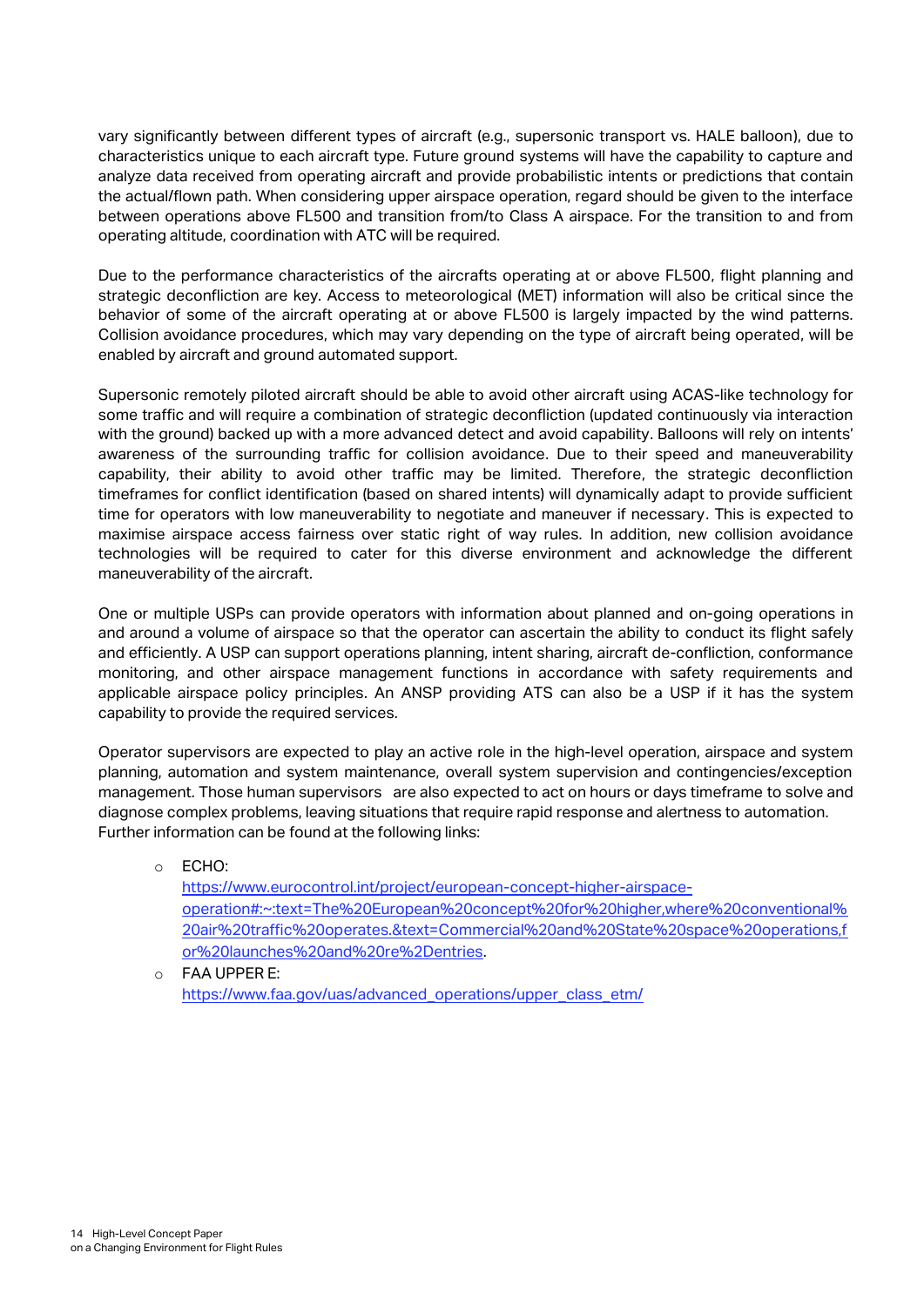#### **5.2 Requirements for the New Operating Environment**

Considering the scenarios included in this concept paper and with the anticipated growth in the number of manned and unmanned aircraft, it would be very demanding to monitor and control air traffic in a traditional way. At the same time, technological advancements are expected to motivate a re-distribution and automation of some routine tasks of the control loop, shown in Figure 1 below, leading to a change in human responsibilities. There are already examples of such re-distribution like the use of RNP AR on parallel approaches that get both aircraft on the procedure (well before final) and remove the need for ATC to monitor the vertical separation because the combination of FMS and the procedure provided sufficient guarantee of tracking. In the future, combination of automation and procedure (e.g. a pre-programmed path through urban canyons) will not only provide guarantee of obstacle and terrain clearance, but also traffic "clearance" too. This will affect ATC's role in managing traffic, as well as how manned and unmanned aircraft operators manage their operations. Automation is expected to increasingly perform more holistic optimization at the fleet level (such as mission assignment, dispatching, navigation optimization, etc.). The role of the remote pilot will evolve to focus on configuring the system, managing trade-offs, setting priorities, managing risk and handling system constraints, as well as exceptions. The role of ATC is also expected to continue to grow into managing and enabling traffic and intervening in off-nominal situations, rather than what is predominantly used today in controlled airspace where the controller performs most of the tasks and manages traffic by clearance.



Figure 1: Control Loop

Data from on-board sensors will create a 4-Dimensional (4D) representation of the aircraft and its environment. With the large computing and simulation capabilities of Machine Learning (ML) algorithms, it will be possible to analyze data from multiple sources and provide prescriptive and predictive diagnostics of aircraft 4D position and the likelihood of a collision. With such future capabilities, the pilot or operator will be responsible for managing its operations safely without receiving voice instructions and routine ATC intervention. Traffic location, MET conditions, and obstruction locations may be provided for UA by the USP. Future ground and on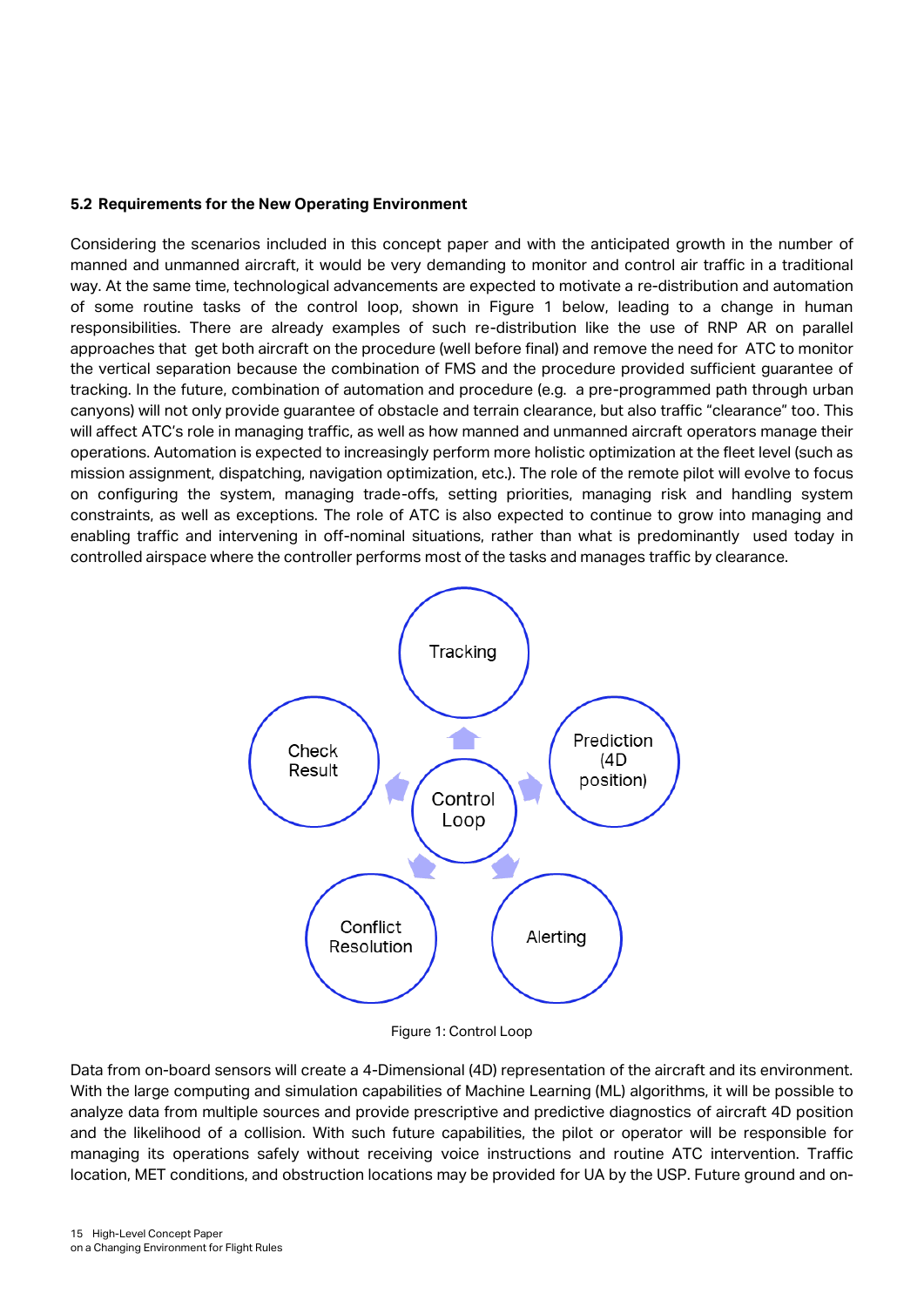board capabilities will enable the sharing of digital representation of the situational awareness among operators. This will allow aircraft to be collaboratively separated with some functions related to traffic deconfliction shifting from ATC to the pilot and operator.

Automation will handle large quantity of data and only provide the UA operator with what is needed for their situational awareness. Automation will also give alerts about exceptions that cannot be handled automatically and present the UA operator with the necessary information to investigate off-nominals and take necessary actions. Likewise, the role of ATC is expected to shift to critical tasks, supervising the airspace and intervening in off nominal situations in order to continue to fulfil the objectives documented in Annex 11.

A high percentage of new entrants' operations are expected to be strategically managed through interactive planning and orchestration of intent information. Access to airspace constraints and weather reporting and forecast should enable strategic de-confliction for multiple new entrants' aircraft. Such increase in automation and availability of data, reduces the need for tactical separation management as well as the frequency of inflight intent changes due to weather or airspace restrictions.

Strategic and tactical deconfliction performed by operators, or the service providers they rely on, will assure safe spacing between aircraft throughout the flight. Tactical de-confliction methods – the next layer of collision avoidance - will be necessary when strategic de-confliction alone is not sufficient to support the safety of operations. With regards to 'see and avoid, human vision will in order to continue to fulfil the objectives documented in Annex 11 ultimately be replaced in some situations by digital situational awareness in varying levels. For high altitude types of operations, there will be a requirement for constant planning and re-planning throughout all flight phases. For flights that last several months, the planning is done continuously, with regular adaptation to evolving conditions.

The different levels of automation, different aircraft performances and equipage of new entrants offer potential advantages in future aviation that are, as yet, un-capitalized upon by existing flight rules limitations. These aspects should be scalable to enable the operation of existing and future evolution of airspace users. Where applicable, requirements should apply to the operation of small UA for cargo deliveries, advanced air mobility, reduced crew operations, or a mix of operation of different types of new entrants and use cases. In future operating environments, airspace organization should consider the conditions for integrated operations of unmanned and manned aircraft as well as their specificities when defining the services available and the requirements to be applied. Supporting user preferred trajectories should be guiding principle of the airspace organization.

The current organization of the airspace in classes was tailored at supporting a static description of the airspace, where each airspace class corresponded to a level of service. What is envisioned is a more dynamic and flexible use of the airspace building upon the flexible use of airspace (FUA mode of operations already being implemented to facilitate integration more seamlessly In this construct inside an existing airspace class a sub-part or a designated part of the airspace might be temporarily allocated to a given operation or set of operations pending certain performance and cooperation rules being met.

In the near to midterm, the progression towards the future environment described under this concept paper will be faced with several challenges and gaps. For example:

- The need for separation standards between the various categories of UA, or between UA and manned IFR and/or manned VFR. Or between UA and AAM have not been clarified yet
- manned aircraft may not be able to efficiently separate themselves from UA; and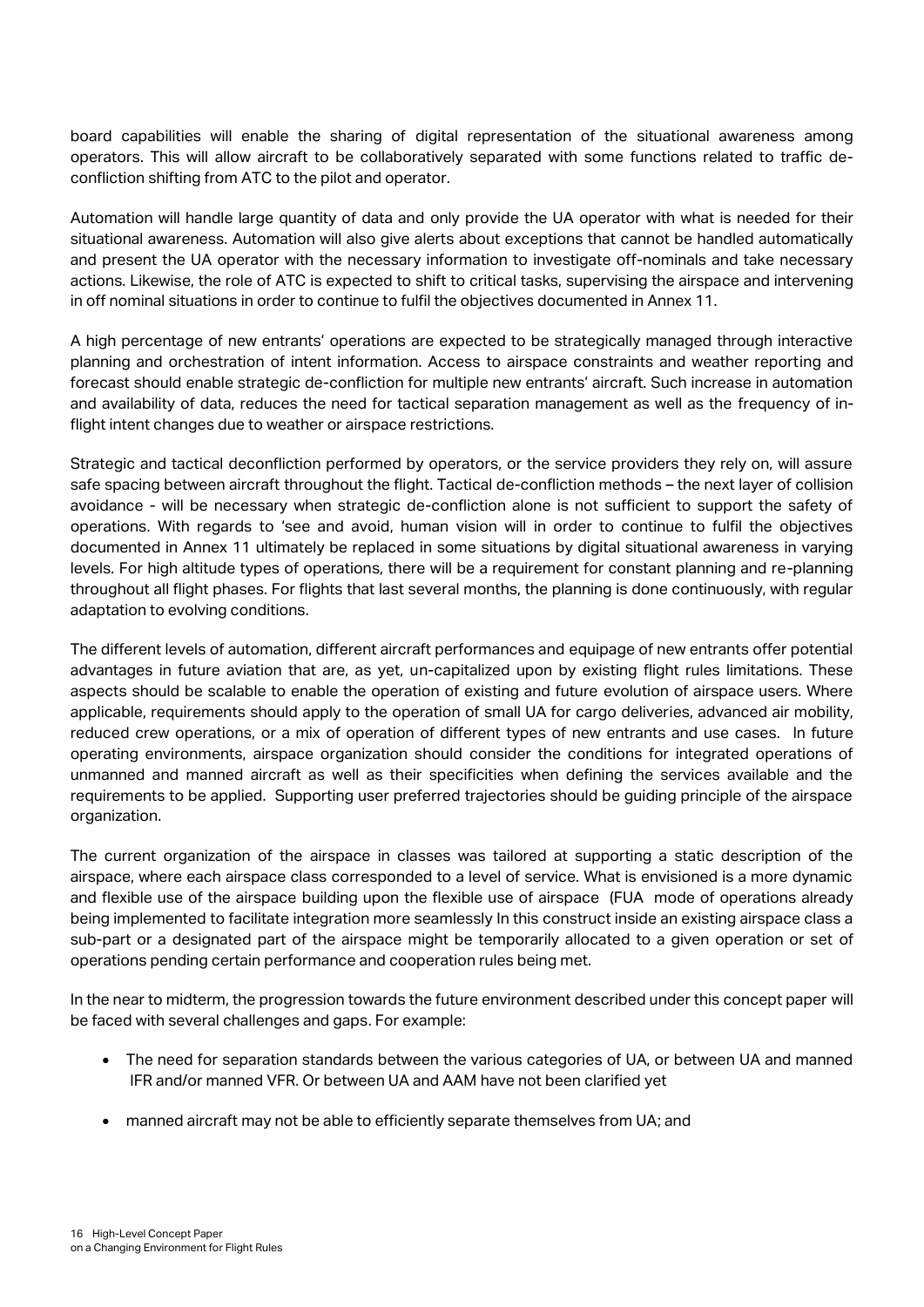• until communication channels and protocols are available, the UA operator and/or the UTM system may not have full awareness of all surrounding traffic.

#### **5.3 High Level Considerations**

Airspace users in the future will be able to fly pre-negotiated trajectories while ensuring safe separation from traffic, obstacles and weather. Historically separation capabilities evolved from visual only to procedural/visual to radar/visual. Throughout this evolution, pilots relied on systems for navigation and separation when needed initially on the ground only and later also on-board the aircraft (e.g. RNP). With the evolution of automation over the next ten to fifteen years, the roles will shift between ATC, the operator, the pilot, and automated systems while the airspace will be used by a more diverse plethora of users. The key paradigm shift will lie in the degree of authority over the trajectory and responsibility for safe separation a remote pilot or operator or service provider will have, given the wide differences in the type of operations and performance capabilities of the aircraft. A new or revised set of flight rules may be needed to translate this new environment, whereby digital situational awareness is provided in the air or on the ground, into a set of requirements ensuring safety of the new operations. Management by exception like in the Trajectory Based Operations (TBO) concept for manned aviation, will be the norm and intervention the exception. Traffic density and complexity will dictate how separation are provided.

To support the needs of new entrants and the new operational environment, there is a need to conduct a comprehensive assessment of the assumptions supporting VFR and IFR and identify if an adaptation or an additional set of flight rules are needed. The underlying principle of such an assessment is that the traffic collision avoidance (such as separation tasks), trajectory management, and assurance of efficient, equitable airspace use, can be carried out by the operator. The assessment goes beyond the concept paper, and is considered necessary future work to be undertaken, however based on the scenarios discussed in this concept paper new flight rules may be required for low level and upper airspace operations, which would accompany the current VFR and IFR. Additional research and work will identify whether additional sets of flight rules are required or if an adaptation of existing flight rules will suffice. The following figure shows an illustration of what the envisioned future operating environment could look like.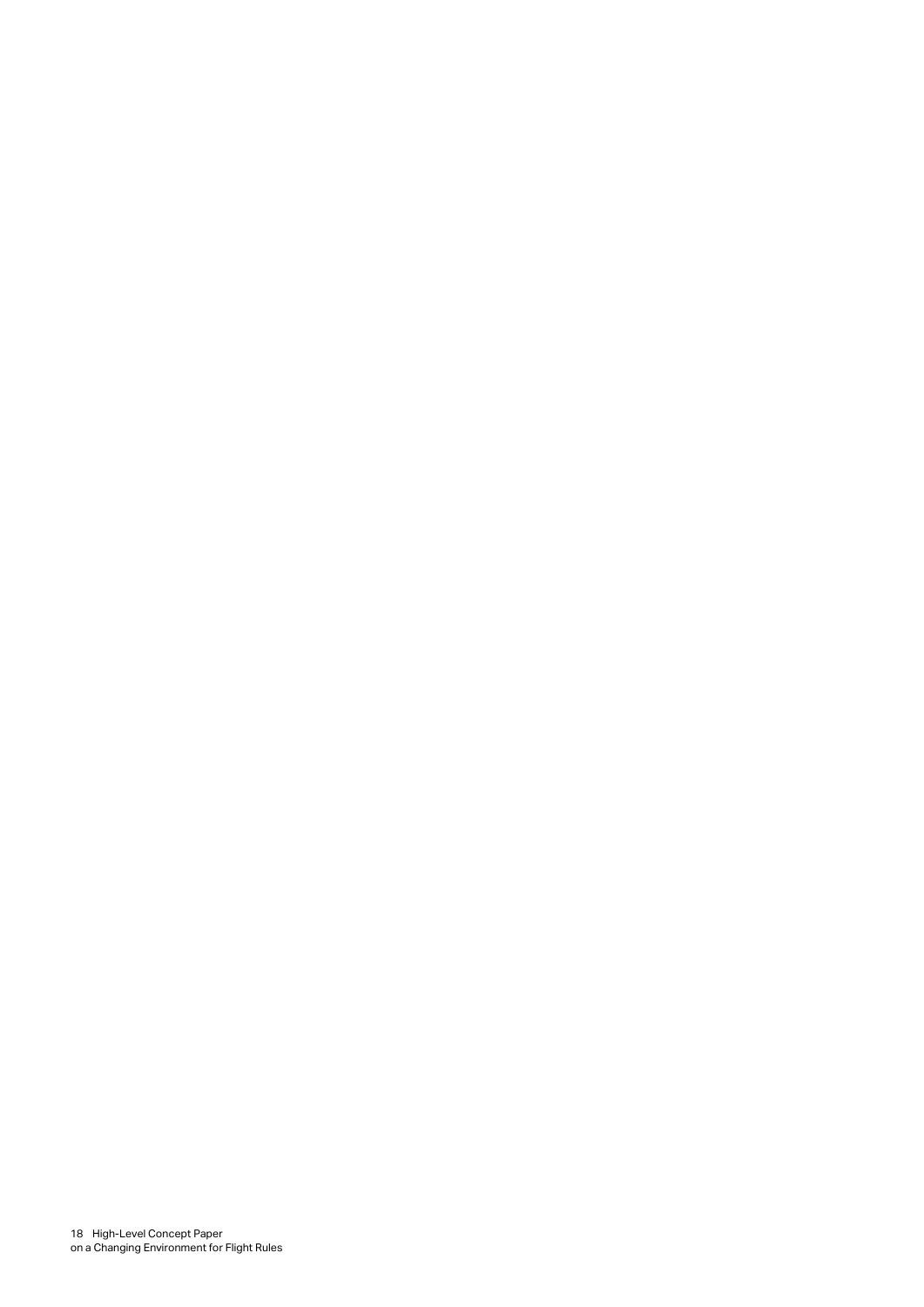

Figure 2: Future operating environment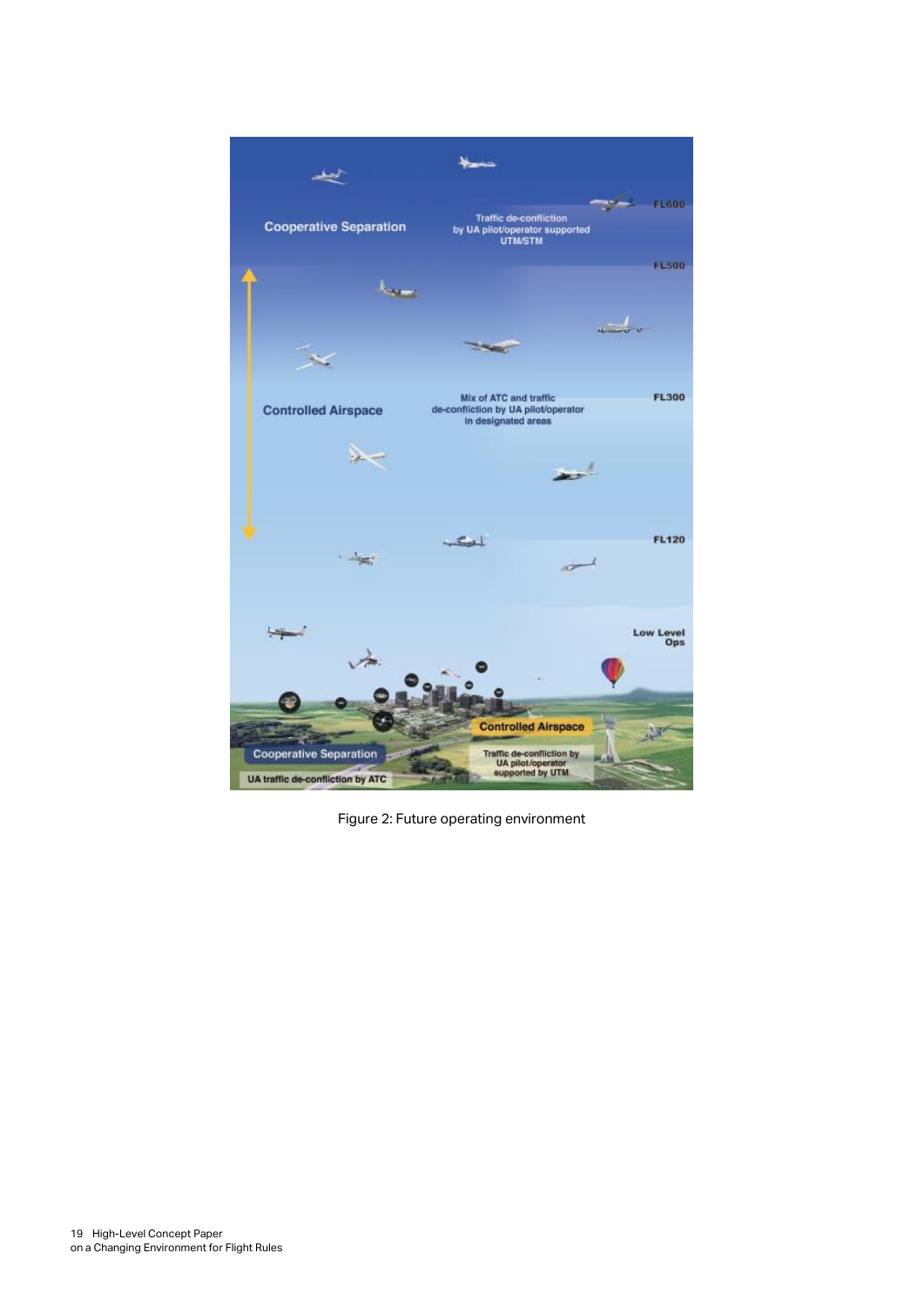Based on the three main operating environments outlined in this concept paper, the following table proposes how a digitally shared situational awareness and performance per operating environment will impact the distribution of roles and tasks. The proposed assumptions in the table can be used to identify new or adapted flight rules.

|                                                                                                                                                     | <b>Aircraft Performance</b>                                                                                                        | <b>Current Service &amp;</b><br><b>Rules</b>                                                                                                                                                                      | <b>Future Roles &amp; Task Distribution</b>                                                                                                                                                                                                                                                                                                                                                            |                                                                                                                                                                                                                                                                                                                                                       |
|-----------------------------------------------------------------------------------------------------------------------------------------------------|------------------------------------------------------------------------------------------------------------------------------------|-------------------------------------------------------------------------------------------------------------------------------------------------------------------------------------------------------------------|--------------------------------------------------------------------------------------------------------------------------------------------------------------------------------------------------------------------------------------------------------------------------------------------------------------------------------------------------------------------------------------------------------|-------------------------------------------------------------------------------------------------------------------------------------------------------------------------------------------------------------------------------------------------------------------------------------------------------------------------------------------------------|
| Altitude band                                                                                                                                       |                                                                                                                                    |                                                                                                                                                                                                                   | <b>System / Automation</b>                                                                                                                                                                                                                                                                                                                                                                             | Human role                                                                                                                                                                                                                                                                                                                                            |
|                                                                                                                                                     | High speed and high<br>manoeuvrability                                                                                             | ATC provider / FIS<br>Subject to Flight<br>Authorization and<br>managed by<br>instructions in<br>airspace classes that<br>provide the service                                                                     | • Digital situation awareness<br>• Automated collision avoidance<br>(as needed)<br>• Probabilistic and real-time<br>sharing of information (4D-<br>positions, ID, weather)<br>• Airspace bubble moving with<br>aircraft for launch and re-entry                                                                                                                                                        | • Operator:<br>Mission/flight planning<br>$\circ$<br>including continuous de-<br>confliction (shared role with<br>system automation)<br>Off-nominal intervention<br>$\circ$<br>$\bullet$ ATC:<br>Off-nominal intervention<br>$\circ$<br>ATS for transitioning traffic<br>$\circ$                                                                      |
| At and above 15 250 m<br>(50 000 ft) AMSL                                                                                                           | Low speed and limited<br>manoeuvrability<br>Autonomy up to several<br>months                                                       | ATC provider / FIS<br>Subject to Flight<br>Authorization and<br>managed by<br>instructions in<br>airspace classes that<br>provide the service                                                                     | • Automated operations<br>• Digital situation awareness<br>• Automated collision avoidance<br>• Automated dispatching,<br>mission assignment<br>• Probabilistic and real-time<br>sharing of information (4D-<br>positions, ID, weather)<br>• Automated and continuous<br>flight planning/re-planning (pre-<br>flight and in-flight)<br>Airspace bubble moving with<br>aircraft for launch and re-entry | • Operator:<br>Mission/flight planning<br>$\circ$<br>including continuous<br>strategic de-confliction<br>(shared role with system<br>automation)<br>Limited pilot intervention<br>$\circ$<br>capabilities<br>Off-nominal intervention<br>$\circ$<br>$\bullet$ ATC:<br>Off-nominal intervention<br>$\circ$<br>ATS for transitioning traffic<br>$\circ$ |
| 1L Below 10 150 m (30<br>000 ft) AMSL and above<br>300 m (1 000 ft) AMSL,<br>or above 300 m (1 000<br>ft) above terrain,<br>whichever is the higher | <b>Unmanned Aircraft</b><br>40< speed< 400 Kts<br>100 < Weight< 30 000 Kg<br><b>Manned Aviation</b>                                | ATC/Separation in<br>controlled airspace<br>(except Class E) all<br><b>IFR and VFR</b><br>Subject to Flight<br>Authorization and<br>managed by<br>instructions in<br>airspace classes that<br>provide the service | • Digital situation awareness<br>• Automated collision avoidance<br>• Probabilistic and real-time<br>sharing of information (4D-<br>positions, ID, weather)<br>$\bullet$                                                                                                                                                                                                                               | • Operator:<br>Mission/flight planning<br>$\circ$<br>including strategic and<br>tactical de-confliction<br>Off-nominal intervention<br>$\circ$<br>$\bullet$ ATC:<br>Off-nominal intervention<br>$\circ$<br>Overall airspace and traffic<br>$\circ$<br>management                                                                                      |
| At and below 300 m (1<br>000 ft) AMSL                                                                                                               | <b>Unmanned Aircraft</b><br>Speed <100 ktsrea<br>High manoeuvrability<br>Autonomy < 1h<br>Weight < 25 Kg<br><b>Manned Aircraft</b> | Most VFR / FIS<br>provider<br>Subject to Flight<br>Authorization<br>sometime managed<br>by instructions in<br>controlled airspace<br>(except Class E)                                                             | • Digital situation awareness<br>• Automated collision avoidance<br>• Probabilistic and real-time<br>sharing of information (4D-<br>positions, ID, weather)                                                                                                                                                                                                                                            | • Operator:<br>Mission/flight planning<br>$\circ$<br>including strategic de-<br>confliction<br>• Remote pilot and UA operator<br>responsible for collision avoidance<br>throughout the flight<br>$\bullet$ ATC:<br>Off-nominal intervention<br>$\circ$<br>ATS when required &<br>$\circ$<br>available                                                 |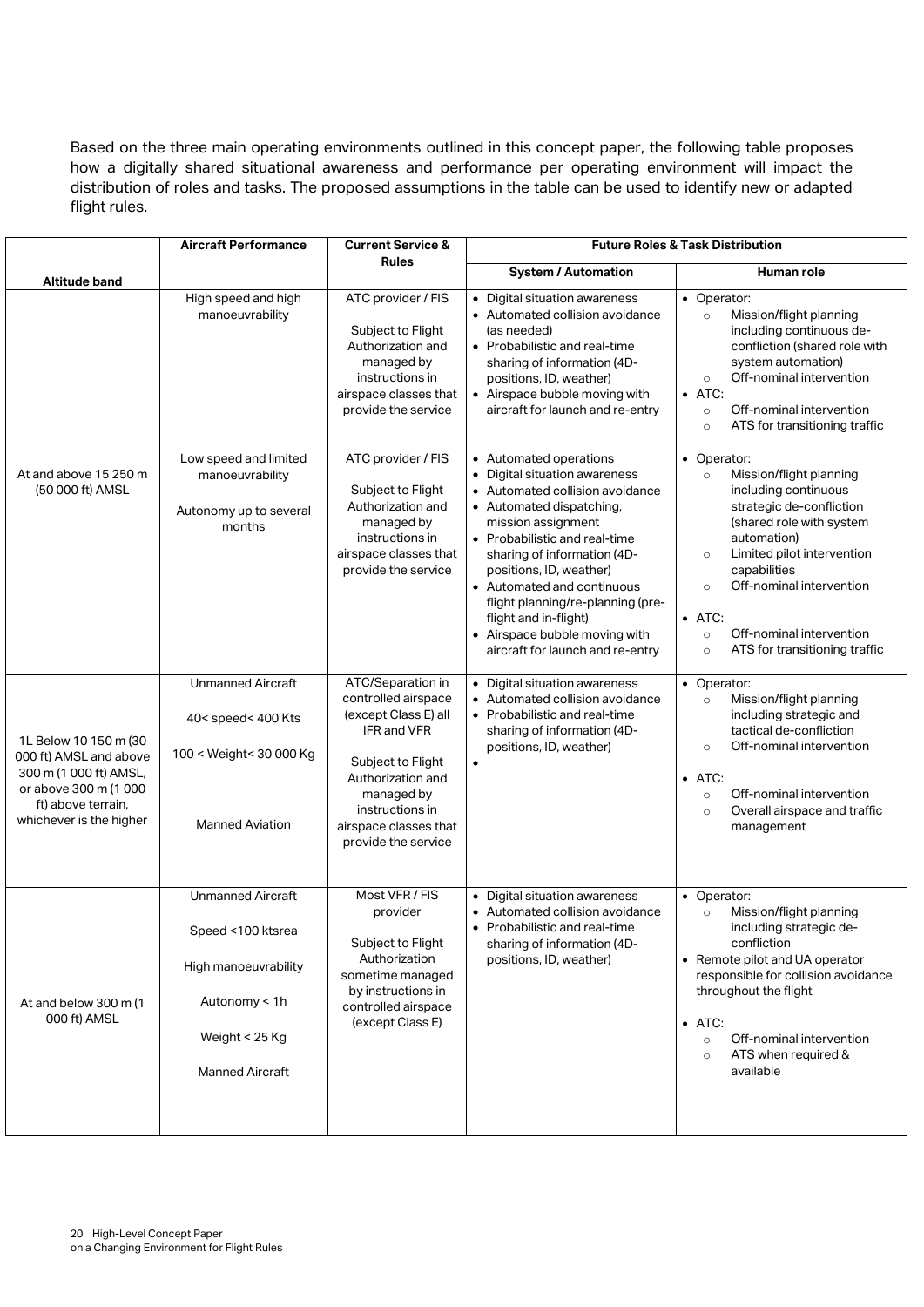The choice of which flight rules to use should continue to be up to the operator for each flight, according to where they fly, their technical capabilities, the services available, the level of services desired/required, and their business model. In such a future operating environment, the act of choosing the set of flight rules under which one will operate a flight is a formal declaration and acceptance of roles that the operator will assume throughout the flight. One flight may move from one flight rule to the other, which increases the importance of pre-flight planning in order to declare intent and capabilities and assumed functions by the pilot and operator.

Given the diversity of potential users, any systemic bias that unintentionally delivers benefits to one type of airspace user over another should be avoided. Any airspace user that meets the performance requirements should be able to access the airspace and be provided with the appropriate level of service. The revision of the current flight rules, or development of a new set of flight rules, and a review of Class(es) of airspace and associated service level provision, will facilitate a structured approach to the assurance of equitable access.

While at the beginning a gradual application of additional set of flight rules can be achieved through localized segregation of homogeneous operations, this essentially provides no benefit over current mechanisms such as SUA or restricted airspace. Therefore, the desired end state is to have integration and equitable access to airspace. Gradual introduction in dedicated airspace of an additional or amended set of flight rules with careful monitoring will ensure safety and learning from operations to accommodate adjustments and improvements as needed without disruption to IFR and VFR operations. This will, in turn, facilitate the integration of such operations into other airspace classes, and equitable accommodation alongside current operations. Due to the duration of flights and other characteristics, operation of UA can move across multiple Flight Information Regions (FIRs), and even States. Therefore, it is important to develop solutions that enable operations at a global level.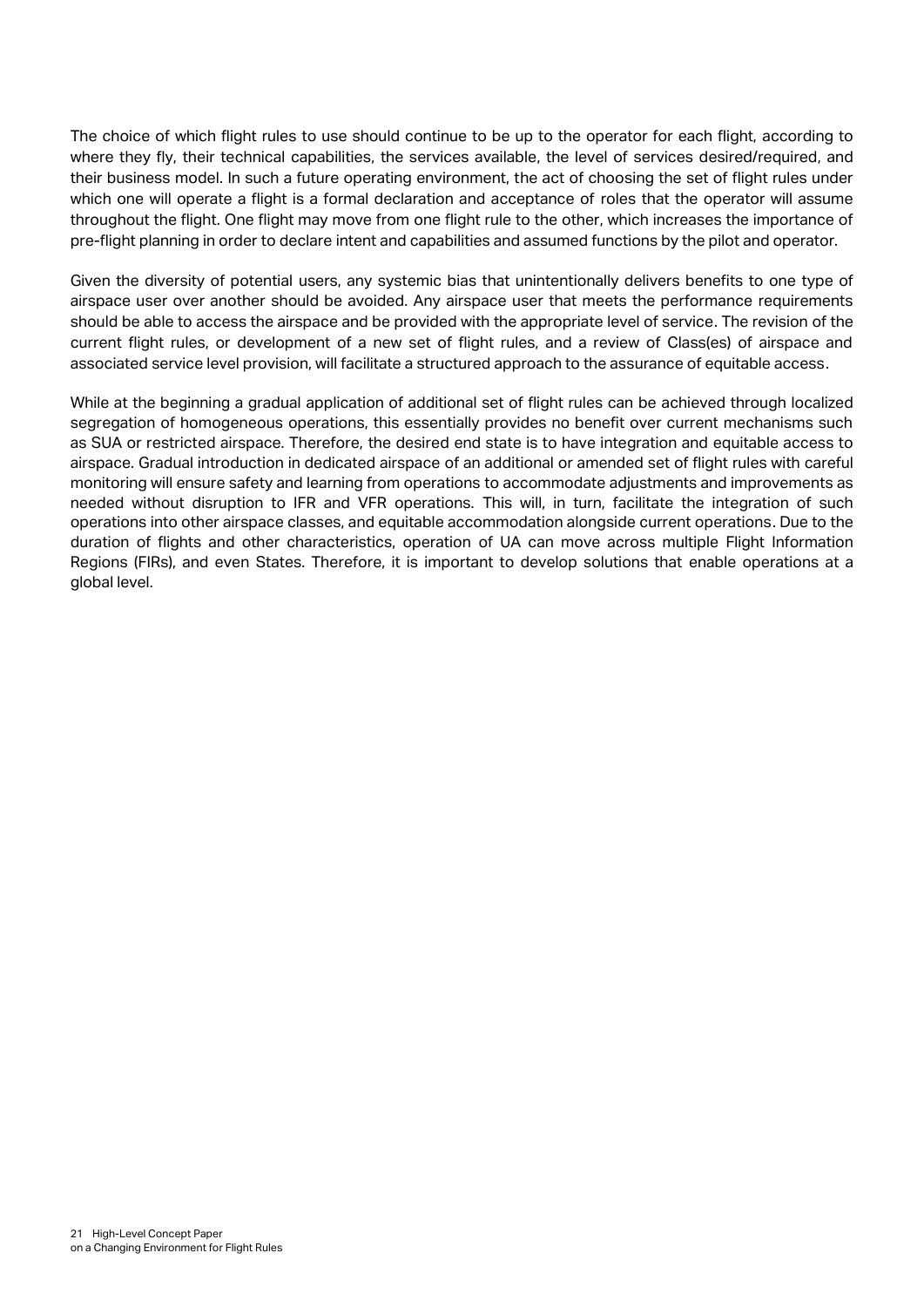## <span id="page-21-0"></span>Appendix I – U-Space Concept

The European Union has developed a vision called U-Space, which includes a phased introduction of procedures and a set of services to support the safe, efficient, and secure access to airspace for high traffic volume of UA. U-space was developed to encourage the growth of the unmanned industry. The services and procedures reflected in the U-space concept rely on a high level of digitisation and automation of functions, whether they are on board the drone itself, or are part of the ground-based environment.

In support of this initiative, in 2017 the SESAR Joint Undertaking drafted the U-space blueprint, which is a vision of how to make U-space possible. The blueprint proposes the implementation of 4 sets of services to support the EU aviation strategy and regulatory framework on UA:

- U1: U-space foundation services covering e-registration, e-identification and geofencing.
- U2: U-space initial services for drone operations management, including flight planning, flight approval, tracking, and interfacing with conventional air traffic control.
- U3: U-space advanced services supporting more complex operations in dense areas such as assistance for conflict detection and automated detect and avoid functionalities.
- U4: U-space full services, offering very high levels of automation, connectivity, and digitalization for both the drone and the U-space system.

The main building blocks for the U-space concept are reflected in the following figure.

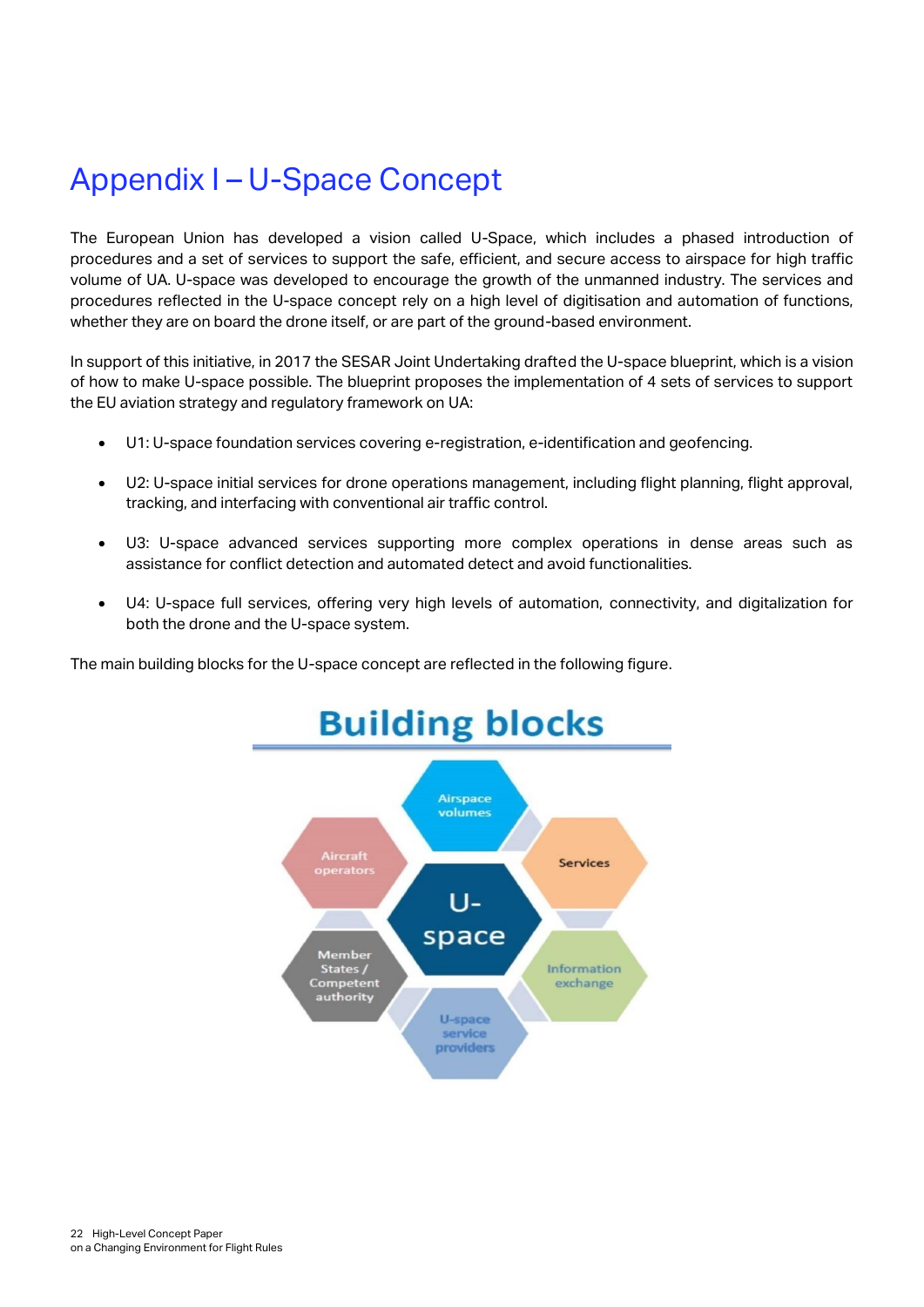The following figure illustrates the proposed services available under U-space.



The Concept of Operations for European Unmanned Traffic Management (UTM) Systems (CORUS) project encompasses recommendations to achieve a harmonised approach to integrating drones into very low level (VLL) airspace. The ConOps suggests the need for two new sets of rules: at low level – low-level flight rules (LFR), - and high level (HFR). These sets of flight rules would accompany the current VFR and IFR.